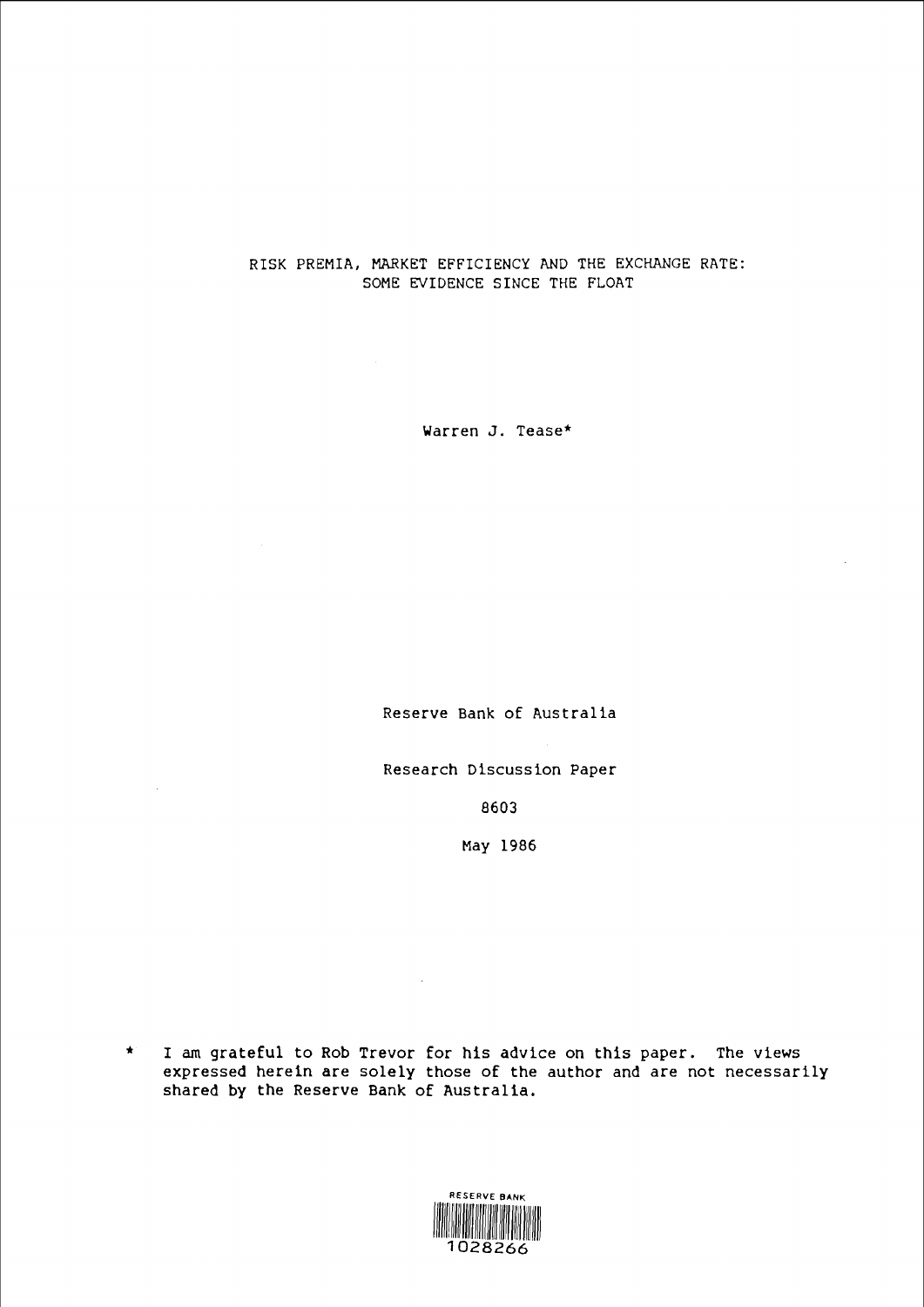#### ABSTRACT

The Australian dollar was floated in December 1983. Since that time the exchange rate has become more volatile and has depreciated significantly. The aim of this paper is to examine the behaviour of the foreign exchange market since the float. In particular, the paper considers whether the joint hypotheses underlying the notion of speculative efficiency - namely market efficiency and risk neutrality- hold in the post-float forward market. Under the speculative efficiency hypothesis, the forward exchange rate is a rational expectation of the future spot exchange rate. The paper examines this speculative efficiency hypothesis for forward rates of different maturities, by examining whether the forward rate provides the best available forecast of the future spot rate.

The paper endeavours to make full use of the data available by sampling more finely than the contract interval. This procedure, however, involves some econometric difficulties. In particular, the residuals from OLS estimation will be serially correlated, following a low order moving average process. Consequently, the estimated standard errors will be inconsistent. To overcome this, the relevant equations are estimated by first obtaining consistent parameter estimates by OLS and then estimating a consistent asymptotic covariance matrix.

The findings of the paper can be summarised as follows. For the post-float period as a whole, the speculative efficiency hypothesis can be rejected for the 30-day forward market but not for the 15-day and 90-day forward markets. However, some evidence of parameter instability is found. In particular, there is evidence of a structural break in several of the reported equations after February 1985; the time of the first major depreciation. For the period after February 1985, each of the markets was found to be speculatively inefficient, in the sense that other available information improves upon the forecast of the future spot rate that is provided by the forward rate.

It must be stressed that due to the joint nature of the hypothesis it is impossible to state whether the observed deviations from this definition of speculative efficiency were due to market inefficiency (i.e., agents not using available information optimally) or risk aversion (i.e., risk averse speculators may drive a risk premium or wedge between the market's expectation of the future spot rate and the current forward rate). Because of the limited sample period since the float it is difficult to conduct more sophisticated tests for the existence of particular forms of risk premia in the forward market.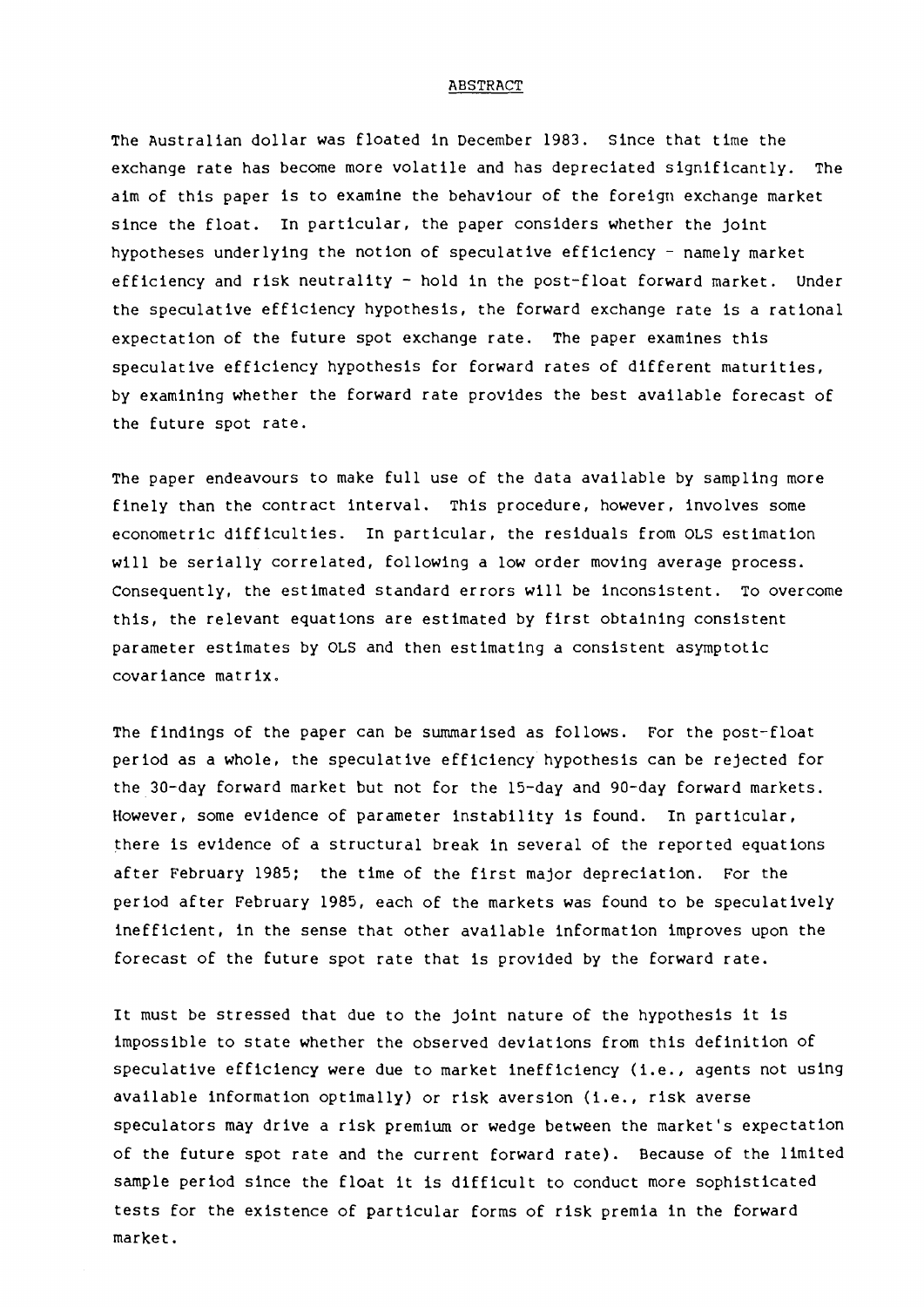# TABLE OF CONTENTS

| Abstract                                                               | $\mathbf 1$  |
|------------------------------------------------------------------------|--------------|
| Table of Contents                                                      | 11           |
| Introduction<br>1                                                      | $\mathbf{1}$ |
| Joint Tests of Risk Neutrality and Market Efficiency<br>$\overline{2}$ | 3            |
| Econometric Methodology<br>3                                           | 6            |
| Data and Results<br>4                                                  | 7            |
| (a) Full Sample Tests                                                  | 7            |
| (b) A Test of Parameter Stability                                      | 11           |
| Conclusion<br>$5\phantom{.0}$                                          | 20           |
| Data Construction Appendix                                             | 22           |
| Bibiliography                                                          | 24           |

 $\label{eq:2} \frac{1}{\sqrt{2}}\sum_{i=1}^n\frac{1}{\sqrt{2}}\sum_{i=1}^n\frac{1}{\sqrt{2}}\sum_{i=1}^n\frac{1}{\sqrt{2}}\sum_{i=1}^n\frac{1}{\sqrt{2}}\sum_{i=1}^n\frac{1}{\sqrt{2}}\sum_{i=1}^n\frac{1}{\sqrt{2}}\sum_{i=1}^n\frac{1}{\sqrt{2}}\sum_{i=1}^n\frac{1}{\sqrt{2}}\sum_{i=1}^n\frac{1}{\sqrt{2}}\sum_{i=1}^n\frac{1}{\sqrt{2}}\sum_{i=1}^n\frac{1$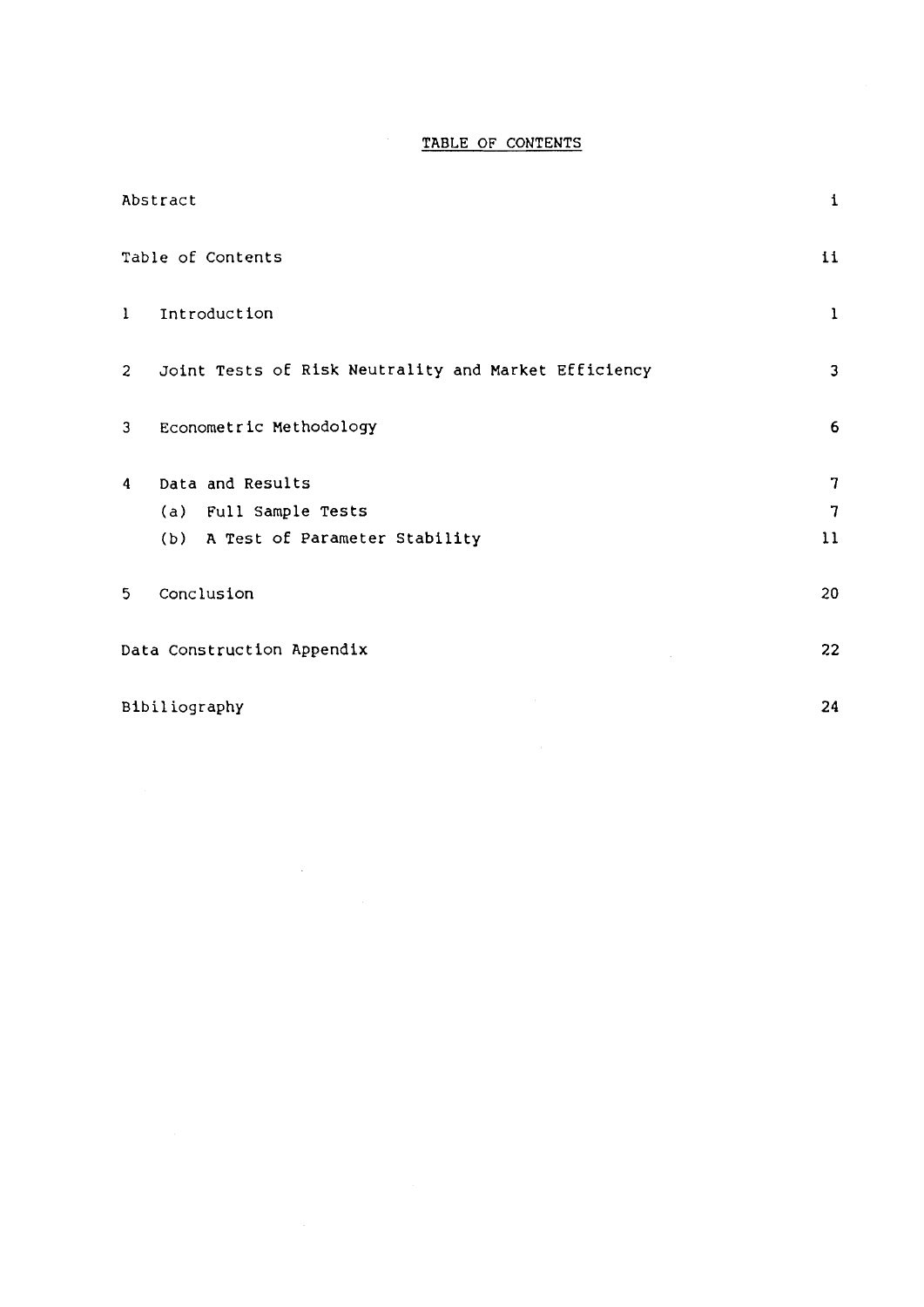Warren J. Tease

### 1. Introduction

There is an extensive literature testing the "efficiency" of foreign exchange markets - that is, whether available information is optimally used in the determination of exchange rates. This widespread interest in foreign exchange market efficiency can be attributed to two factors. First, information on forward and spot exchange rates provide a rich source of data which can be used to (indirectly) test whether agents form their expectations rationally. second, deviations from the efficiency hypothesis have important policy implications. In particular, if the foreign exchange market is inefficient the authorities can, in principle, intervene successfully to prevent or burst price "bubbles" or to assist the market to move quickly to a new equilibrium. such intervention can help to smooth fluctuations in the exchange rate.

Tests of market efficiency used in much of this literature are actually tests of the joint hypotheses that markets are efficient and (at least some) agents are risk neutral. The assumption of risk neutrality is needed to give empirical content to the familiar notion of market efficiency discussed in Fama (1976). The market efficiency hypothesis states that prices fully reflect available information. By imposing the assumption of risk neutrality, testable implications of the efficiency hypothesis can be derived. These testable versions of the model will be discussed in the following section.

Many recent studies of exchange markets overseas including Hansen and Hodrick (1980), Hodrick and Srivastava (1984), Hakkio (1981), Hsieh (1982), Baillie, Lippens and McMahon (1983) and Korajczyk (1985) all find evidence of inefficiency. That is, other available information improves upon the forecast of the future spot exchange rate that is provided by the current forward rate.

For Australia, on the other hand, several studies including Levis (1982) and Turnovsky and Ball (1983) have found weak support for the speculative efficiency hypothesis. Levis found that, for the period 1974-1981, the 90-day US\$/\$A forward rate was an unbiased predictor of future US\$/\$A spot rates and that US\$/\$A forward premiums contained no unexploited information about future

<sup>1.</sup> Bilson (1981) has popularised the name "speculative efficiency" for this joint hypothesis. He defines the market to be speculatively efficient if the supply of speculative funds is infinitely elastic at the forward price that equals the expected spot price. To avoid confusion I shall use this terminology.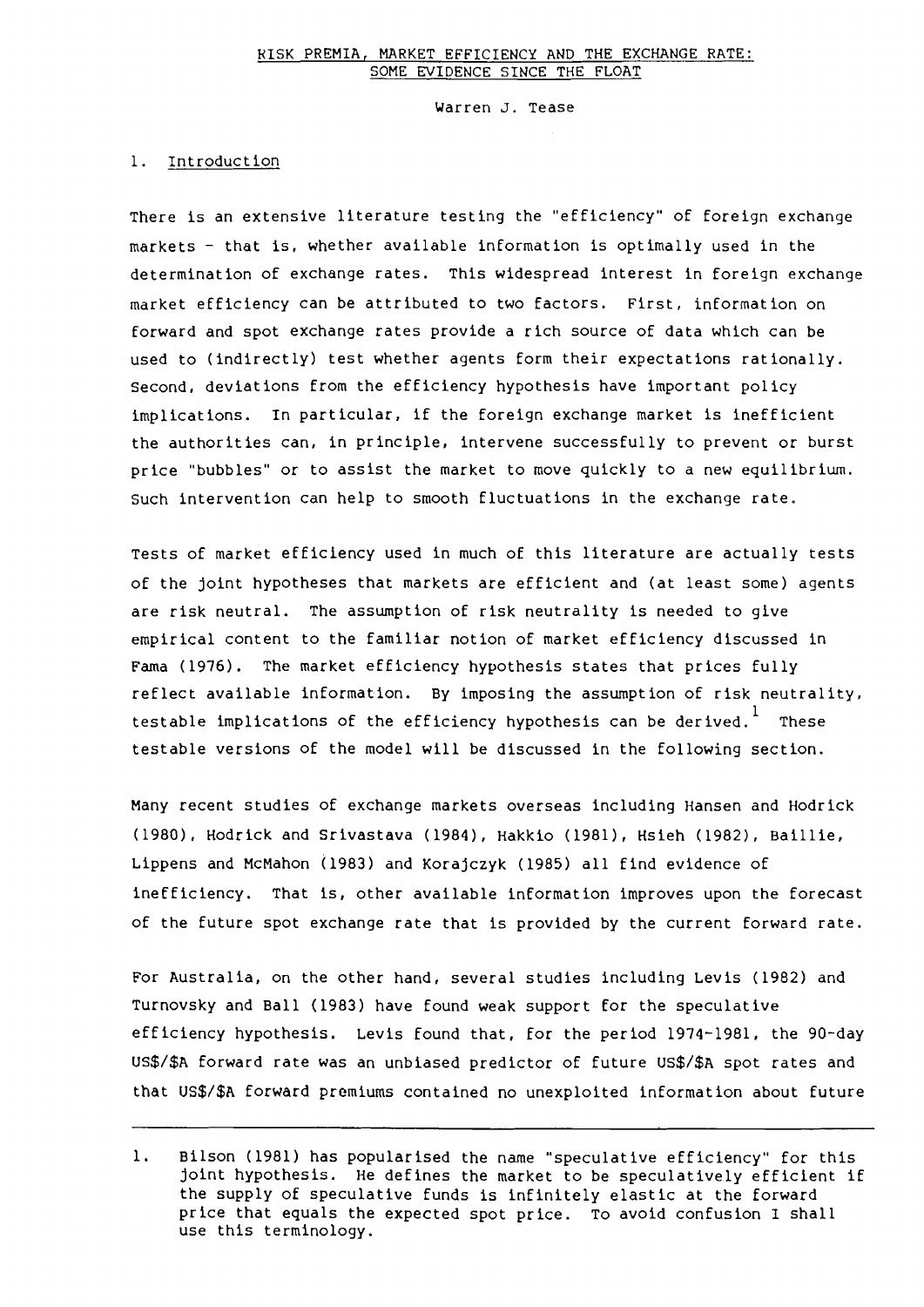US\$/\$A spot rates. Turnovsky and Ball (1983), conducting similar tests over the same sample period, found that the speculative efficiency hypothesis could not be rejected at the one per cent level of confidence but could be rejected at the five per cent level.

These two studies were conducted at a time when Australia had a managed exchange rate system. The introduction of a floating exchange rate system in December 1983 and the associated increase in exchange rate volatility  $m$ ay have altered behaviour in the foreign exchange market. The purpose of this paper is to re-examine the speculative efficiency hypothesis for the period of floating exchange rates. This paper extends previous Australian studies in three areas. First, data on forward and spot exchange rates are sampled weekly, thus giving more precision to the parameter estimates. Secondly the paper pays more attention to tests of semi-strong form versions of the hypothesis than earlier papers. Finally, the speculative efficiency hypothesis is examined for forward rates of different maturities.

The earlier Australian studies failed to reject the speculative efficiency hypothesis on the ground that the forward rate was an unbiased predictor of future spot exchange rates. On this criterion alone, the present paper also fails to reject the speculative efficiency hypothesis. However, the more extensive tests of the semi-strong form of the speculative efficiency hypothesis (i.e., the orthogonality of other information) suggest that the forecast errors in the 30-day market are serially correlated and that there was a behavioural change in the market after the depreciation of February 1985. In particular, the null hypothesis of speculative efficiency is rejected for each market after the February 1985 depreciation. Readily available information (on earlier expectation errors and forward premiums) improves the forecast of the future spot exchange rate that is provided by the current forward rate. Since the tests involve a joint hypothesis, this rejection could be due to market inefficiency and/or time varying risk premia. Because of the limited sample size since the float it was not possible to conduct more sophisticated tests of the existence of time varying 3 risk premia.

2. See Trevor and Donald (forthcoming).

3. For instance, Cosset (1984) uses a measure of risk premium derived in Graver, Litzenberger and Stehle (1976) which is a function of world prices and nominal world wealth, while Mark (1985) using a model of intertemporal asset pricing derives a risk premium which is a function of real consumption, amongst other things. There are very few observations on these variables since the float. Thus, further testing in this area will be limited until the data become available.

2.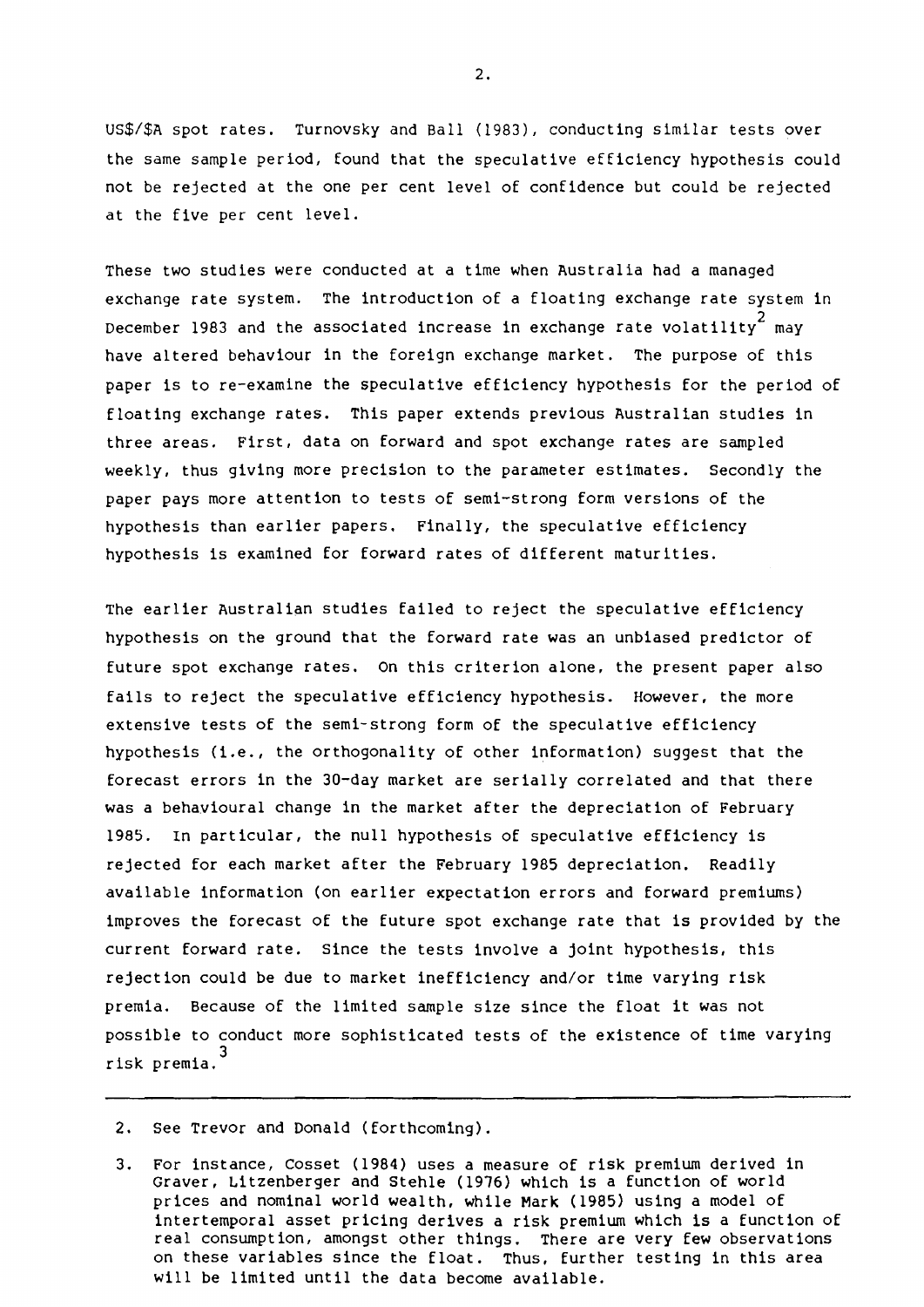The paper is structured as follows. Section 2 outlines the joint hypothesis and examines its testable implications. Section 3 discusses some econometric issues while section 4 discusses the data and results. Section 5 offers some concluding thoughts.

## 2. Joint tests of risk neutrality and market efficiency

In an efficient market, agents cannot derive abnormal returns by systematically exploiting available information. In the forward market, for instance, if some agents are risk neutral and the market is informationally efficient, the forward price will equal the expected spot price. Given the assumptions of risk neutrality and market efficiency, any systematic deviation between these two prices would indicate unexploited profit opportunities in the forward market. The assumption of risk neutrality ensures this equality holds. This is because the forward price embodies both expectations of future spot prices and a risk premium reflecting the riskiness of the forward contract. Risk neutrality ensures that this risk premium is zero.

If the forward market is informationally efficient and if agents are risk neutral then the forward rate will equal the expected future spot rate (or the rational expectation of the future spot rate), thus

$$
(1) \tE[s_{t+n}|\phi_t] = F_{t,n}
$$

where  $F_{t,n}$  = forward rate contracted at period t for payment at period t+n

 $S_{t+n}$  = spot rate in period t+n  $\phi_t$  = information set available to agents at period t

 $E[ . | \phi_t]$  = mathematical expectation conditional on  $\phi(t)$ 

Forward rates and spot rates are expressed as natural logs (hence ignoring Jensen's inequality).

The conditional forecast error,  $\epsilon_{\texttt{t+n'}}$  can be written as

$$
(2) \qquad \epsilon_{\mathsf{t+n}} = \mathsf{s}_{\mathsf{t+n}} - \mathsf{F}_{\mathsf{t,n}}
$$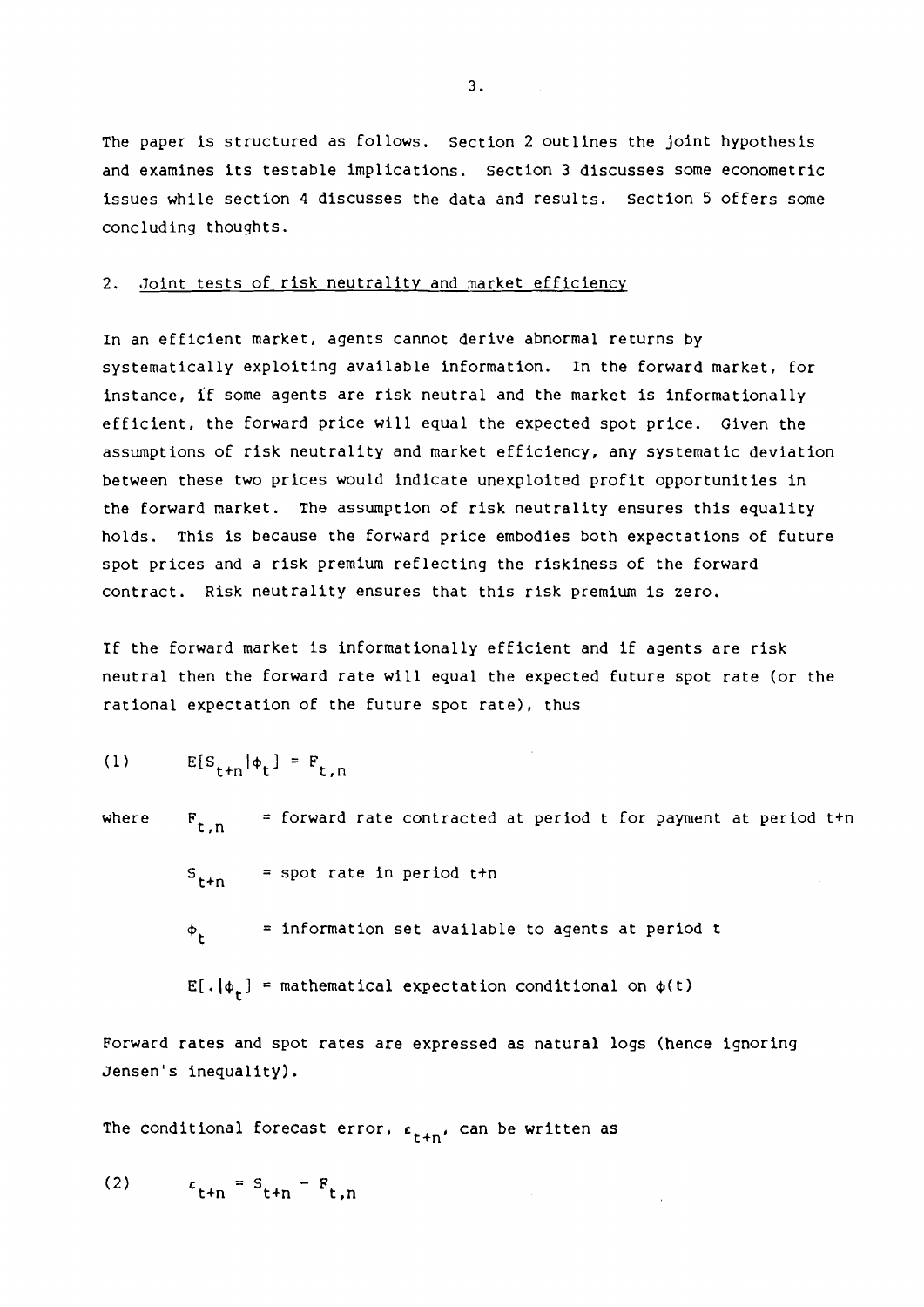Given market efficiency and risk neutrality, as defined in (1), the expected forecast error is

(3) 
$$
E[c_{t+n}|\phi_t] = E[S_{t+n} - F_{t,n}|\phi_t] = 0
$$

If the joint hypothesis of speculative efficiency is valid, then the expected value of the conditional forecast error is zero. If  $\epsilon$ <sub>t+n</sub> has a zero mean then the constant term,  $\alpha_1$ , in equation (4) should be insignificantly different from zero

$$
(4) \qquad \epsilon_{t+n} = \alpha_1 + \nu_t
$$

Furthermore,  $\varepsilon_{t+n}$  should be uncorrelated with variables in the information set  $\phi_t$ . Any correlation between variables in  $\phi_t$  and  $\epsilon$   $_{t+n}$  would indicate that  $F_{t,n}$  is not an optimal predictor of  $S_{t+n}$ . Thus, by positing variables that may appear in  $\phi_{\mathsf{t}}^{\vphantom{\dagger}}$ , several testable implications of (3) can be developed.

Although the choice of variables that may be elements of  $\phi_t$  is partly arbitrary, it is assumed that  $\phi_t$  contains <u>observable</u> lagged values of

- . the expectation error,  $\varepsilon$ <sub>t+n</sub>
- the spot holding period yield,  $Y_{t,n} = S_t S_{t-n}$
- the forward premium,  $P_{t,n} = F_{t,n} S_t$

Geweke and Feige (1979}, Hansen and Hodrick (1980) and Hsieh (1982) have also chosen to use various combinations of the above variables as elements of  $\phi_{t}$ . The rationale for this choice of information variables is as follows. If forward rates are rational expectations of future spot rates then the observed forecast errors should be uncorrelated with future forecast errors. Hence, lagged forecast errors should not provide additional information about future forecast errors. The spot holding period yield represents the return to pure spot exchange rate speculation (i.e., abstracting from interest received on any financial assets held over the n periods). Any information which this yield provides about future spot prices should be reflected in the forward price. Similarly, any information which the forward premium (which, given covered interest rate parity, is a proxy for interest differentials) provides about future spot prices should be reflected in the forward price.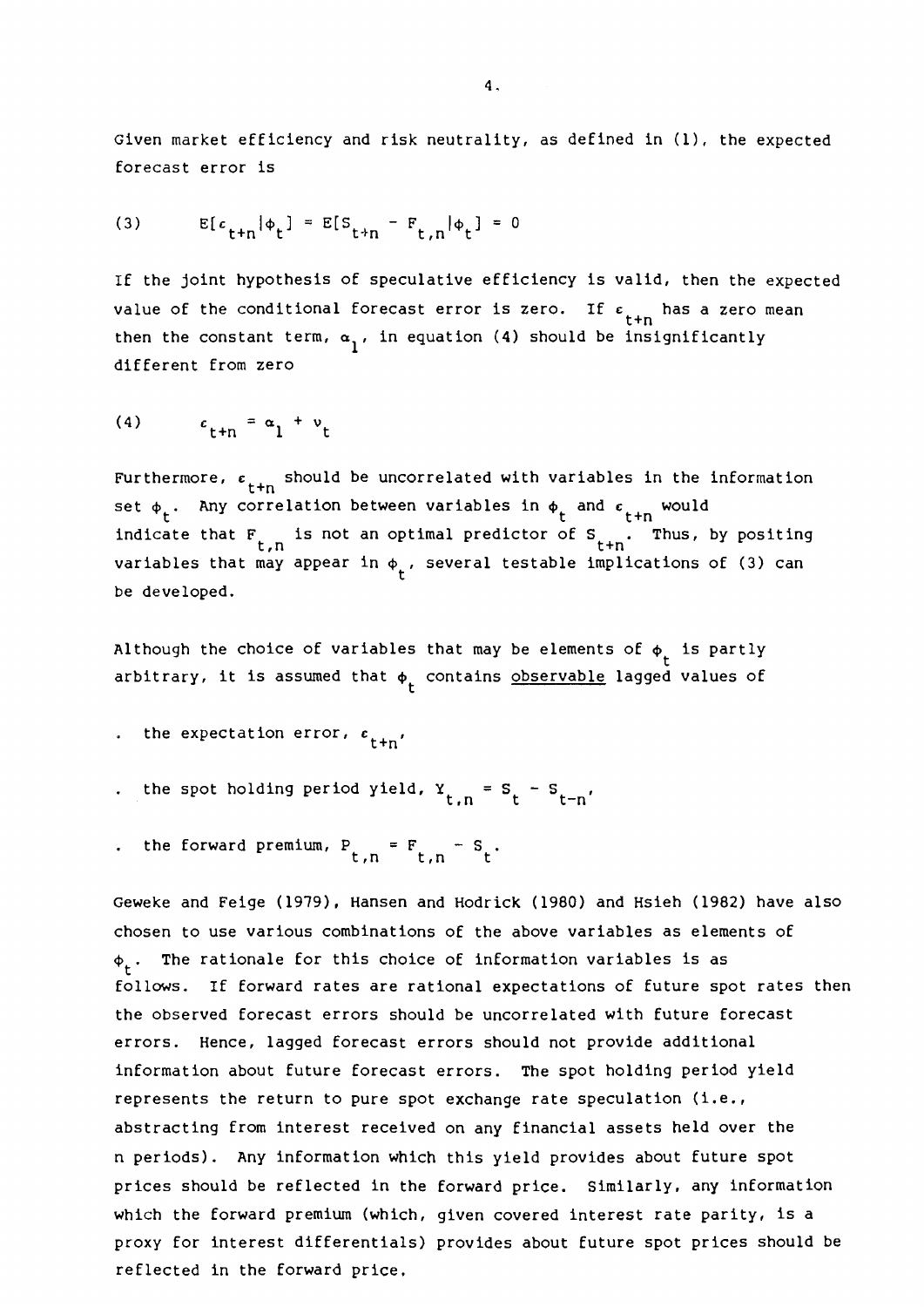Thus we are provided with several tests of efficiency and risk neutrality. The following regressions will reveal whether  $\epsilon_{\texttt{t+n}}$  is correlated with elements of  $\phi_t$ 

(5) 
$$
\epsilon_{t+n} = \alpha_2 + \beta(L) \epsilon_t + v_t
$$
  
L = 0, 1, ..., 3

 $w$ he

where 
$$
c_t = s_t - F_{t-n,n}
$$
  
(6)  $c_{t+n} = \alpha_3 + \gamma(L)P_{t,n} + \nu_t$ 

$$
L = 0, 1, ..., 3
$$
  
\n
$$
P_{t,n} = F_{t,n} - S_t
$$
  
\n(7) 
$$
c_{t+n} = \alpha_4 + \delta(L) Y_{t,n} + \nu_t
$$
  
\n
$$
L = 0, 1, ..., 3
$$
  
\n
$$
Y_{t,n} = S_t - S_{t-n}
$$

Equations (4) and (5} in combination provide a test of whether the series  $^{\mathsf{c}}$ t+n  $a_1 =$ with  $\phi_t$  then the estimated coefficients in (6) and (7) should satisfy the 5 is a fair game. 0 and  $\alpha_2 = \beta_1 = 0$ If the sequence of  $f_{t+n}$  is a fair game then for all i. Furthermore, if  $\epsilon$  is uncorrelated condition  $\alpha_3 = \gamma_1 = 0$  and  $\alpha_4 = \delta_1 = 0$ , for all i, respectively.

Finally, if the market is efficient and agents are risk neutral then the forward rate should be an unbiased predictor of future spot rates. A simple test of unbiasedness is given in (8)

$$
(8) \tS_{t+n} = \alpha + \beta F_{t,n} + \nu_t
$$

Unbiasedness will be satisfied if  $\alpha = 0$  and  $\beta = 1$ .

- 4. The choice of lag length is arbitrary. However, for the sake of parsimony I shall restrict the analysis to four lags. This is also in keeping with previous studies such as Hansen and Hedrick (1980).
- 5. The sequence  $\epsilon_{t+n}$  is a fair game if  $E[\epsilon_{t+n}|\phi_t] = 0$  and  $\epsilon_{t+n}$  is not serially correlated. If this condition holds then the expected return to speculation will equal the actual return.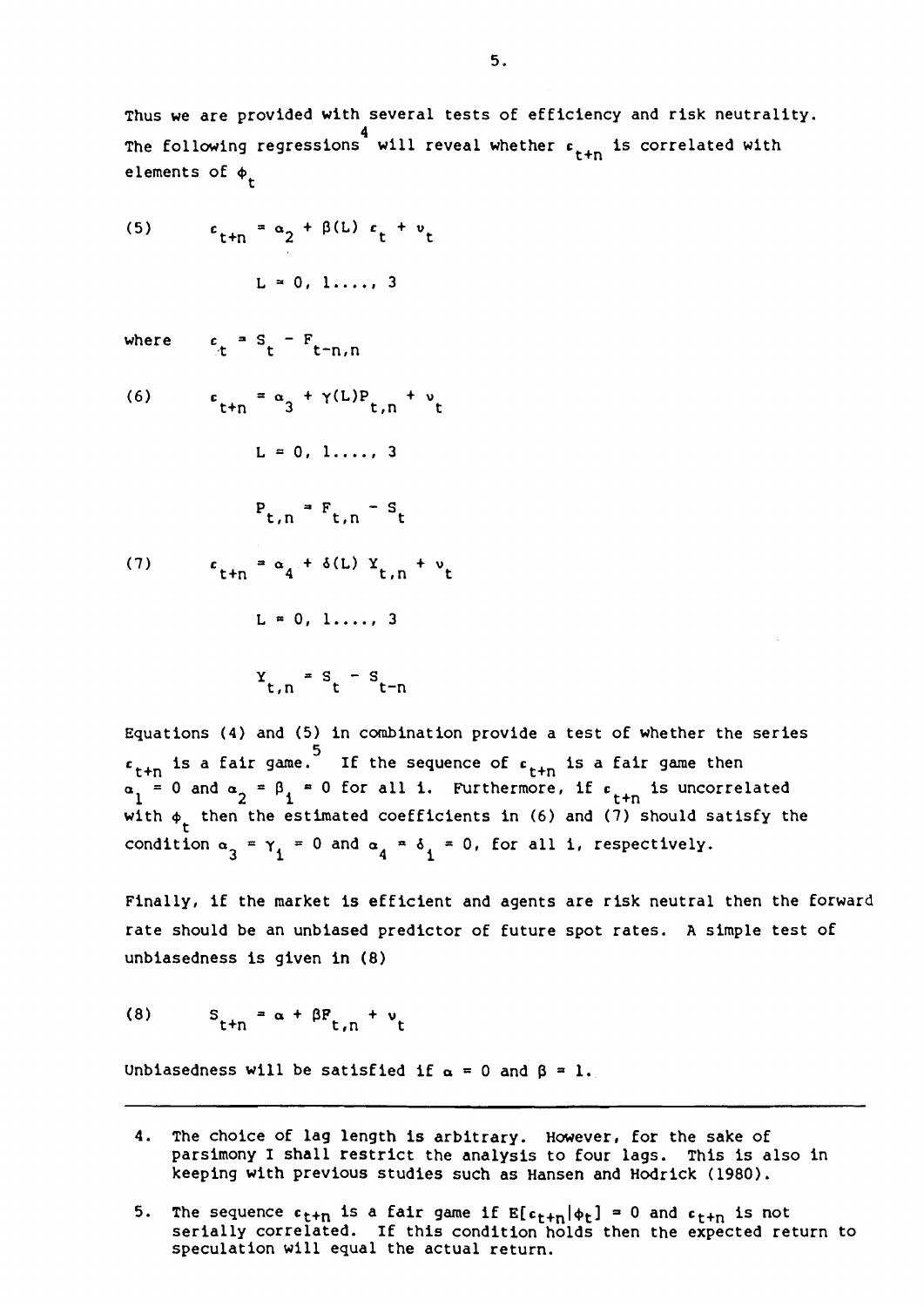If the restrictions associated with any of these equations are not supported by the data then the joint null hypothesis of speculative efficiency can be rejected.

#### 3. Econometric methodology

To maximise the sample size, overlapping data are used. That is, data on spot rates and 15-day, 30-day and 90-day forward rates are sampled weekly. The econometric consequences of adopting this sampling procedure can be demonstrated by the following model. Consider the forecasting equation

$$
(9) \tE(Z_{t+n}|\phi_t) = X_t \beta
$$

where  $X_t$  is a vector of elements of  $\phi_t$  and  $\beta$  is a vector of parameters.

To test for rationality, (9) can be estimated as

(9') 
$$
z_{t+n} = x_t \beta + u_{t+n}
$$

where  $u_{t+n} = Z_{t+n} - E(Z_{t+n} | \phi_t)$ , is the forecast error which becomes observable at period t+n.

Using data sampled more finely than the forecast interval n will result in serially correlated errors. In particular, it will be found that

$$
cov[u_{t+n}, u_{t+n-k}] \neq 0 \qquad \text{for } k=1, 2...n-1
$$

and

$$
cov[u_{t+n}, u_{t+n-k}] = 0 \qquad \text{for } k \ge n
$$

This result obtains because the future values  $z_{t+1}$ ,  $z_{t+2}$ , ...  $z_{t+n-1}$  are unobservable at period t, the time the forecast is made. Consequently, the corresponding forecast errors  $u_{t+n-k} = z_{t+n-k} - E(z_{t+n-k}|\phi_{t-k})$  for  $k=1$ , 2... n-1 are unobservable and are thus not elements of  $\phi_t$ . Since  $u_{t+n-k}$  for  $k \leq n-1$  are not elements of  $\phi_t$  it is possible that they are correlated with  $u_{t+n}$ . Because of this serial correlation, OLS estimation of (9'), will yield consistent coefficient estimates, but inconsistent estimates of the standard errors.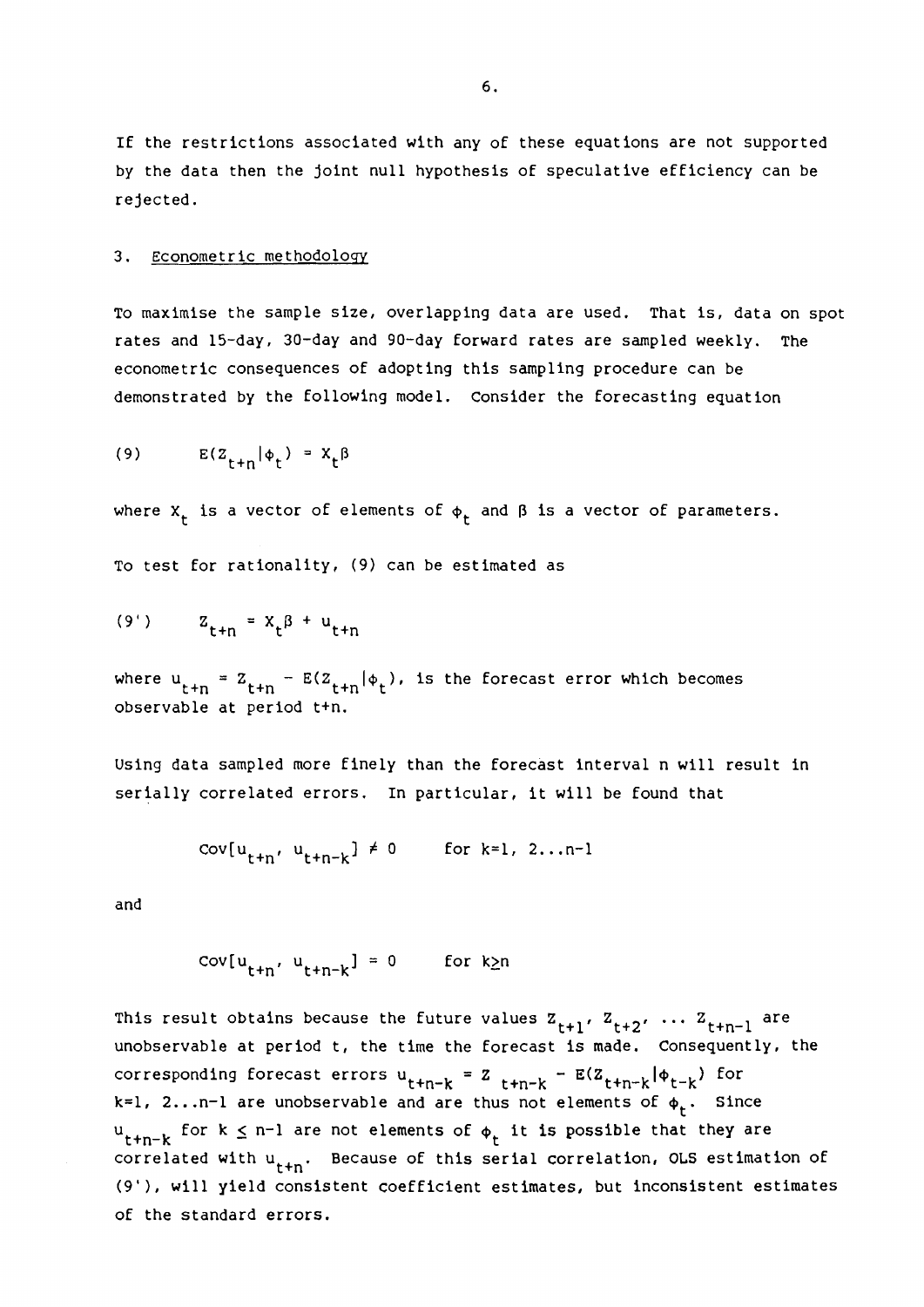To overcome this problem, Hansen and Hodrick (1980) estimate  $\beta$  by OLS and 6 follow Hansen (1979) to estimate a consistent asymptotic covariance matrix.

Hansen (1979) shows that

 $\sqrt{T}(\hat{\beta}_{T}-\beta) \stackrel{\text{d}}{\rightarrow} N(0,\theta)$ (10)

where T is the sample size

 $\beta_m$  is the OLS estimator

e is the asymptotic covariance matrix.

Hansen and Hodrick (1980) show that a consistent estimate of  $\theta$  is obtained from

(11) 
$$
\hat{\theta}_{m} = T(X'X)^{-1}X' \hat{\Omega}X(X'X)^{-1}
$$

where  $\Omega$  is a TXT symmetric matrix with non-zero elements being the serial covariances of the OLS residuals. The results reported in the following section will follow this procedure.

#### 4. Data and Results

(a) Full Sample Tests

Data on US\$/\$A spot and forward rates were obtained from the Daily Exchange 7 Rate release of the Commonwealth Bank of Australia. Tests were conducted across a range of maturities. In particular, tests of the efficiency of the 15-day, 30-day and 90-day forward markets were conducted. The results of estimating equations (4) through (8) for each of these markets are reported in Tables 1 through 5. In equations (4) through (7) we are interested in testing

<sup>6.</sup> GLS is inappropriate in (9') since variables typically contained in  $X_t$ are not strictly exogenous. GLS estimates of  $\beta$  thus do not satisfy the orthogonality condition resulting in inconsistent estimates. Hansen and Hedrick (1980 p 833) note that their procedure is not fully efficient but is computationally more tractable than alternative procedures.

<sup>7.</sup> For a more detailed description of the construction of the data see the Appendix.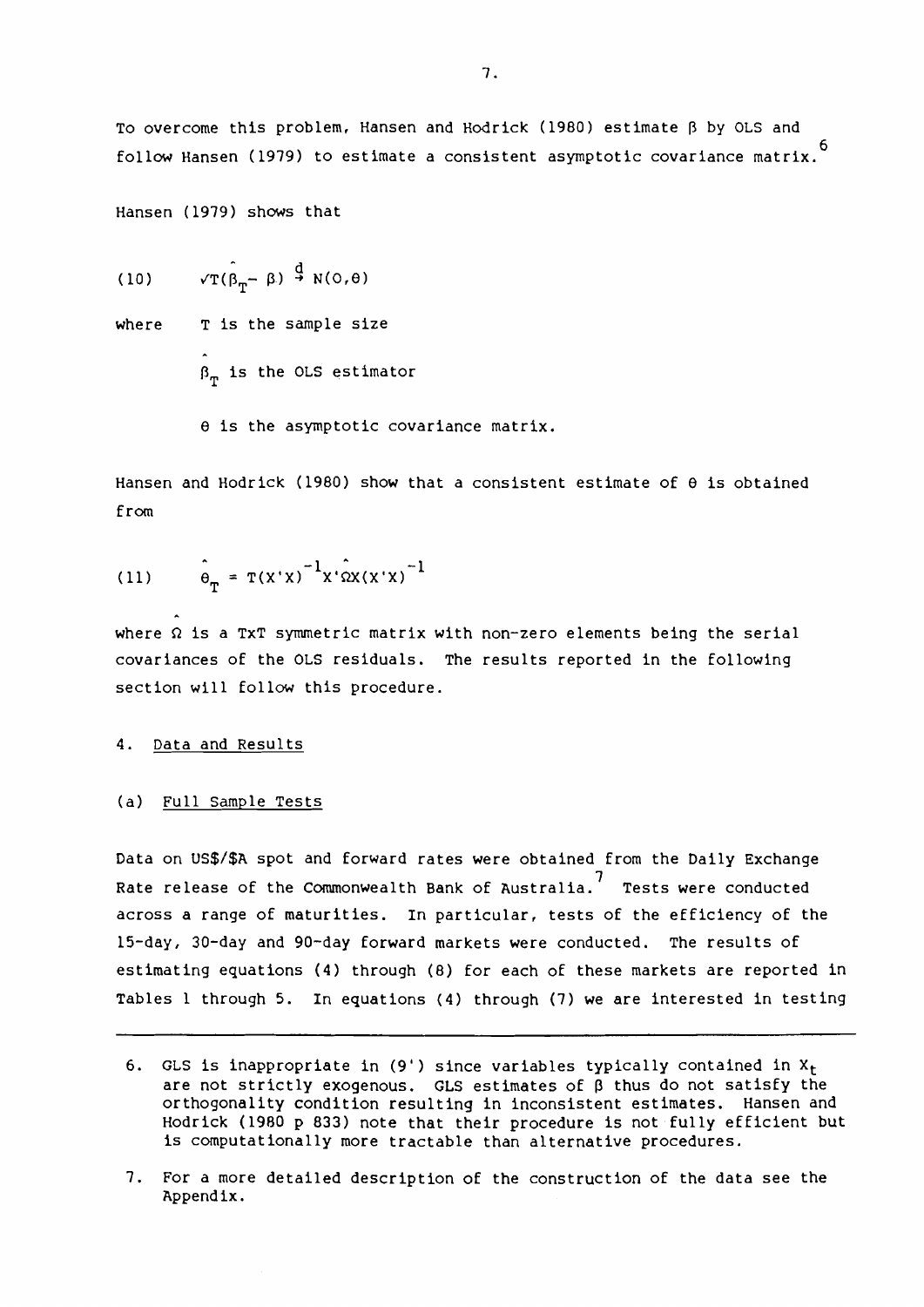the joint null hypothesis that all coefficients in each equation are zero while in equation (8) we are interested in testing the hypothesis that  $\alpha = 0$ and  $\beta$  = 1. These joint hypotheses are tested via the  $\chi^2(\mathfrak{m})$  statistic, which has the form

(12) 
$$
\chi^2(m) = \hat{\tau(\beta_T - \beta_0)} \cdot \hat{\theta_T}^{-1} (\hat{\beta_T - \beta_0})
$$

This statistic has a  $\chi^2$  distribution with m degrees of freedom, where m is the number of restrictions.

The results of estimating equation (4), given in Table 1, show that the null hypothesis, that the mean of the forecast error is zero, cannot be rejected in any of the markets. Furthermore, from Table 2, there is little evidence of serial correlation in the forecast errors of the 15-day and 90-day markets. Although an individual parameter,  $\beta_2$ , in the 15-day market is significantly different from zero, the  $x^2$  statistic indicates that the joint null hypothesis  $\alpha = \beta = 0$  cannot be rejected. However, in the 30-day market there is evidence of serially correlated forecast errors; the  $\chi^2$  statistic is highly significant. The sequence of forecast errors in the 30-day market are not uncorrelated suggesting that this market is not speculatively efficient.

These two tests are weak form tests of efficiency. Semi-strong form tests of efficiency are provided by estimating equations (6) and (7). The results of these estimations are reported in Table 3 and Table 4. In each of the markets it is found that neither lags of the forward premium nor lags of the spot holding period yield are significant explanators of the forecast error. Although some individual parameter estimates are significantly different from zero, each  $\chi^2$  statistic is insignificant. Thus, the respective joint null hypotheses  $\alpha = \gamma = 0$  and  $\alpha = \delta = 0$  cannot be rejected.

Finally, the results in Table 5 show that the forward rate is an unbiased predictor of future spot rates in each market. That is, the joint null hypothesis  $\alpha = 0$ ,  $\beta = 1$  cannot be rejected.

These results suggest that, for the post float period as a whole, the joint hypothesis that agents are risk neutral and markets are efficient cannot be rejected in the 15-day and 90-day forward markets. However, this joint hypothesis can be rejected in the 30-day forward market where lagged forecast errors help predict the future spot rate. Because of the joint nature of these tests it is impossible to determine whether rejection in the 30-day market is due to market inefficiency or to risk aversion.

8.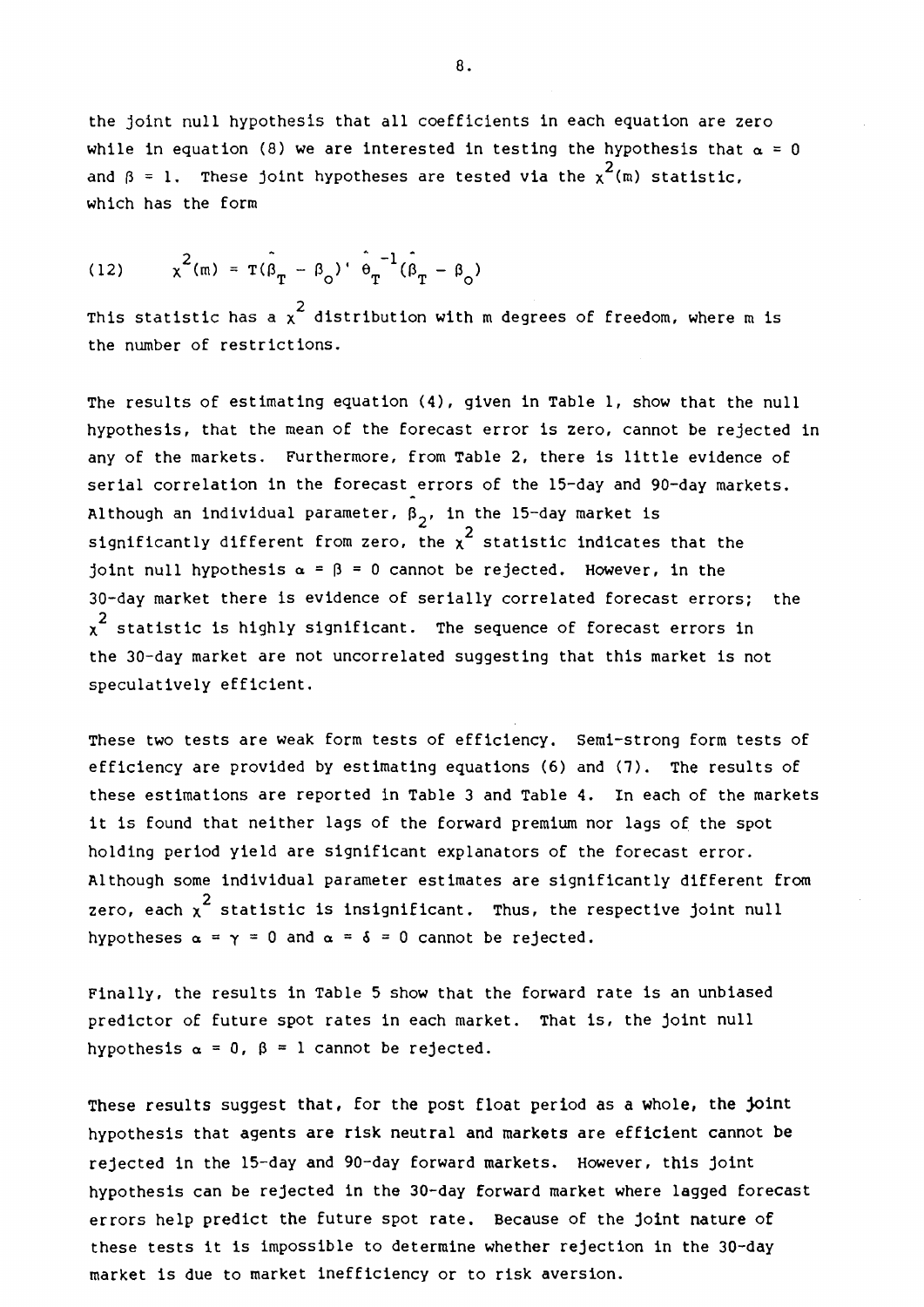# $c_{t+n} = \alpha + v_t$

# Sample Period: 13 December 1983 - 28 January 1986

| Maturity | T   | ۰<br>$\alpha$       | $R^2$ | $x^2(m)$                 |
|----------|-----|---------------------|-------|--------------------------|
| 15 day   | 111 | $-0.003$<br>(0.004) | 0.0   | $\overline{\phantom{a}}$ |
| 30 day   | 109 | $-0.006$<br>(0.008) | 0.0   | -                        |
| 90 day   | 102 | $-0.026$<br>(0.026) | 0.0   | $\qquad \qquad$          |

Standard errors are in brackets.

T is the number of observations

(\*) Significantly different from zero at the five per cent level

(\*\*) Significantly different from zero at the one per cent level

## Table 2

 $c_{t+n} = \alpha + \beta(L)c_t + v_t$ 

Sample Period: 13 December 1983 - 28 January 1986

| Maturity T |     | $\bullet$<br>$\alpha$ | $\beta_0$        | $\bullet$<br>$\beta_1$ | ٠<br>$\beta_2$      | ۰<br>$\beta_3$      | $R^2$ | $x^2(5)$  |
|------------|-----|-----------------------|------------------|------------------------|---------------------|---------------------|-------|-----------|
| $15$ day   | 107 | $-0.004$<br>(0.004)   | 0.248<br>(0.136) | $-0.261*$<br>(0.124)   | 0.032<br>(0.123)    | $-0.032$<br>(0.134) | 0.04  | 6.81      |
| 30 Day     | 103 | $-0.006$<br>(0.009)   | 0.107<br>(0.164) | $-0.318**$<br>(0.102)  | 0.157<br>(0.103)    | 0.185<br>(0.165)    | 0.06  | $26.77**$ |
| 90 Day     | 86  | $-0.040$<br>(0.031)   | 0.199<br>(0.333) | $-0.001$<br>(0.126)    | $-0.022$<br>(0.109) | $-0.496$<br>(0.305) | 0.15  | 4.20      |

See footnotes Table 1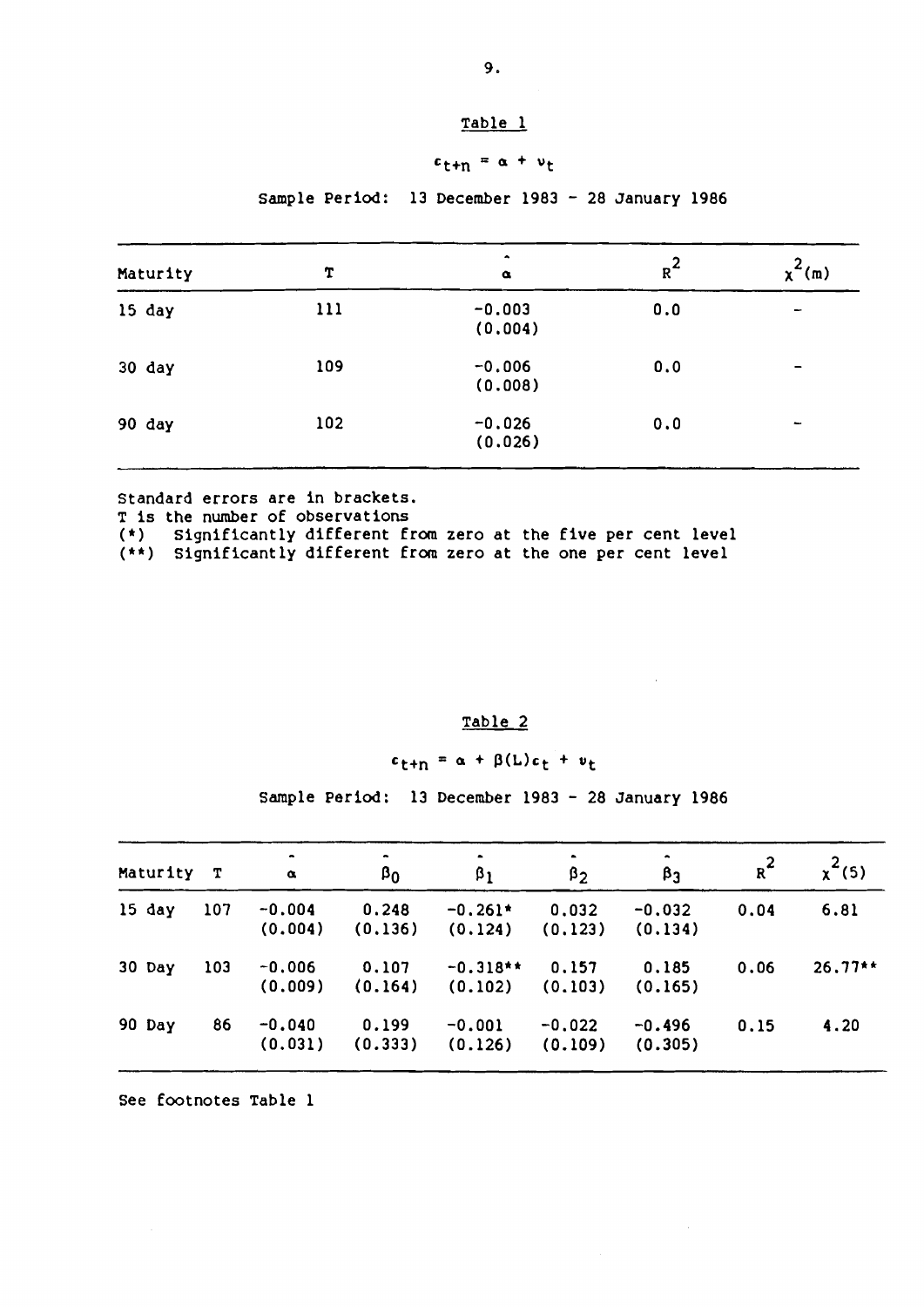|          | $\epsilon_{\text{t+n}} = \alpha + \gamma(L) P_{\text{t,n}} + v_{\text{t}}$<br>Sample Period: 13 December 1983 - 28 January 1986 |                     |                                    |                        |                     |                     |       |          |  |  |  |  |  |
|----------|---------------------------------------------------------------------------------------------------------------------------------|---------------------|------------------------------------|------------------------|---------------------|---------------------|-------|----------|--|--|--|--|--|
| Maturity | $\mathbf{T}$                                                                                                                    | ۰<br>$\pmb{\alpha}$ | $\blacktriangle$<br>$\mathsf{r}_0$ | $r_1$                  | ٠<br>$\mathsf{Y}_2$ | $\mathsf{r}_3$      | $R^2$ | $x^2(5)$ |  |  |  |  |  |
| 15 day   | 108                                                                                                                             | $-0.009$<br>(0.006) | $-3.083$<br>(6.710)                | $-6.168$<br>(6.740)    | 1.126<br>(4.650)    | 5.053<br>(4.640)    | 0.04  | 3.27     |  |  |  |  |  |
| 30 Day   | 106                                                                                                                             | $-0.017$<br>(0.010) | 5,615<br>(4.400)                   | $6.763*$<br>(3.040)    | $-3,668$<br>(2.950) | $-5,862$<br>(4.180) | 0.09  | 7.81     |  |  |  |  |  |
| 90 Day   | 99                                                                                                                              | $-0.050$<br>(0.030) | 0.017<br>(5.780)                   | $-0.800**$<br>(0, 200) | 3.991<br>(2.710)    | $-5.987$<br>(5.260) | 0.10  | 3.02     |  |  |  |  |  |

See footnotes Table 1

Table 4  $c_{t+n} = \alpha + \delta(L) Y_{t,n} + v_t$ 

Sample Period: 13 December 1983 - 28 January 1986

| Maturity T |     | ۰<br>$\alpha$       | ۰<br>$\mathbf{v}_0$ | $\bullet$<br>$\delta$ , | ٠<br>$\delta_{\mathcal{D}}$ | ۰<br>$\delta_{\alpha}$ | $R^2$ | $x^2(5)$ |
|------------|-----|---------------------|---------------------|-------------------------|-----------------------------|------------------------|-------|----------|
| $15$ day   | 108 | $-0.003$<br>(0.004) | 0.272<br>(0.148)    | $-0.345*$<br>(0.155)    | 0.219<br>(0.150)            | $-0.098$<br>(0.143)    | 0.04  | 6,52     |
| 30 Day     | 102 | $-0.006$<br>(0.009) | 0.141<br>(0.205)    | $-0.272$<br>(0.167)     | $-0.065$<br>(0.169)         | 0.377<br>(0.207)       | 0.07  | 6.25     |
| 90 Day     | 86  | $-0.045$<br>(0.031) | 0.181<br>(0.385)    | $-0.197$<br>(0.244)     | 0.158<br>(0.231)            | $-0.542$<br>(0.363)    | 0.20  | 4.73     |

See footnotes Table 1

Table 5  $S_{t+n} = \alpha + \beta F_{t,n} + \nu_t$ sample Period: 13 December 1983 - 28 January 1986

| Maturity | т   | $\bullet$<br>$\alpha$ | $\hat{\phantom{a}}$<br>ß | $R^2$ | $x^2(2)$ |
|----------|-----|-----------------------|--------------------------|-------|----------|
| 15 day   | 111 | $-0.013$<br>(0.009)   | $0.962**$<br>(0.033)     | 0.95  | 1.98     |
| $30$ day | 109 | $-0.027$<br>(0.017)   | $0.914**$<br>(0.060)     | 0.90  | 2.60     |
| 90 Day   | 102 | $-0.089$<br>(0.046)   | $0.733**$<br>(0.170)     | 0.67  | 3,84     |

Table 3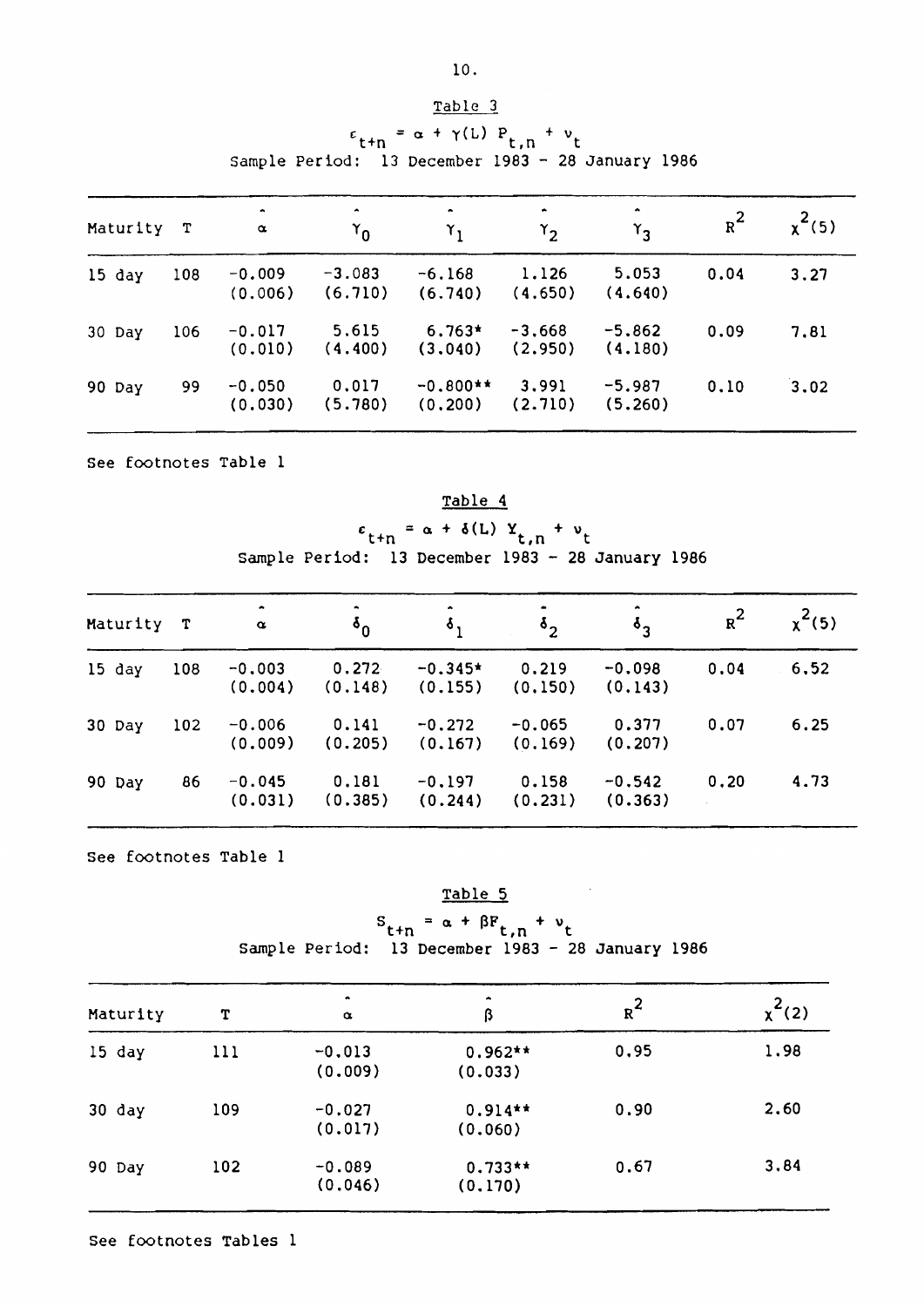The major event experienced in the foreign exchange market since the float was the large depreciation of the Australian dollar which commenced in February 1985. Although this paper cannot explain whether this depreciation was a consequence of altered economic fundamentals or rational price bubbles, it can test to see if behaviour in the market has altered since its occurrence. The following sub-section constructs and implements a test of parameter instability which can be used in conjunction with the Hansen-Hedrick procedure.

# (b) <u>A Test of Parameter Stabi</u>lity<sup>8</sup>

As previously mentioned, because of the presence of serial correlation, estimation has proceeded by first obtaining consistent OLS parameter estimates and then estimating a consistent asymptotic covariance matrix. This procedure renders "traditional" tests of stability inappropriate. For instance, Cusum and Cusum of Squares tests (see Brown, Durban and Evans (1975) and Harvey (1983)) are not appropriate when there are serially correlated errors. Furthermore, the residual sum of squares produced by the OLS estimates are not appropriate for the construction of Chow tests. To overcome this a Wald test is constructed which makes use of the consistent estimates of the asymptotic covariance matrices.

Consider the linear model

(13) 
$$
\begin{vmatrix} z_1 \\ z_2 \end{vmatrix} = \begin{vmatrix} x_1 & 0 \\ 0 & x_2 \end{vmatrix} \begin{vmatrix} \beta_1 \\ \beta_2 \end{vmatrix} + \begin{vmatrix} \epsilon_1 \\ \epsilon_2 \end{vmatrix}
$$

 $z_i$  = dependent variable in period i

 $X_i$  = vector of independent variables in period i

 $\beta_i$  = parameter vector in period i

 $c_i$  = stochastic residual in period i

We are interested in testing whether the parameters are equal in both periods. The null hypothesis H :  $\beta_1 = \beta_2$ , can be expressed as

 $R\beta = r = 0$ 

<sup>8.</sup> 1 am grateful to Rob Trevor for suggesting the test statistic used in this section.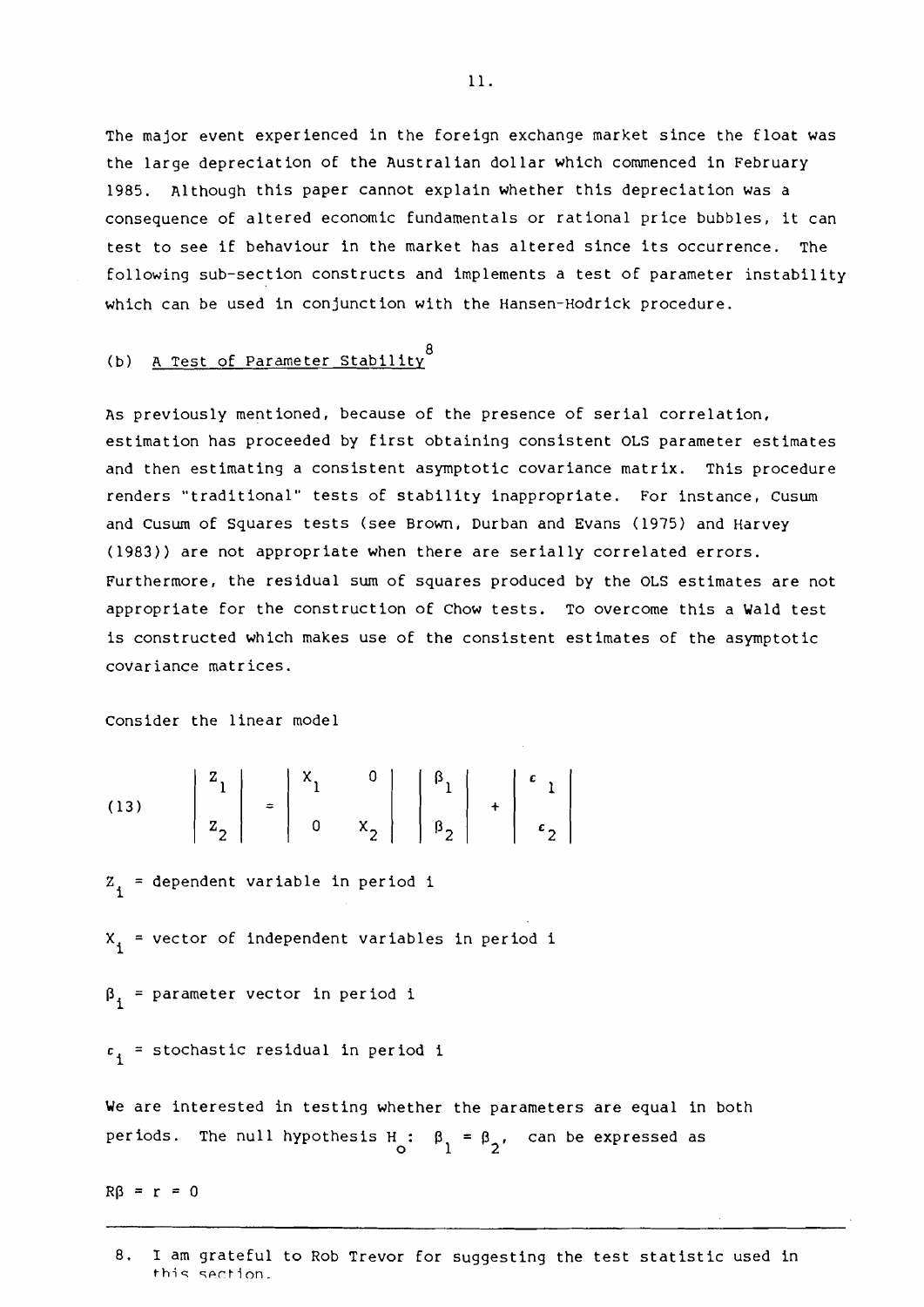$$
R = |I, -I|
$$

and  $\beta$  is a (2kxl) vector of parameters of the form

 $12.4$ 

$$
\beta = \left| \begin{array}{c} \beta_1 \\ \beta_2 \end{array} \right|
$$

and k is the number of parameters.

From equation (10) it follows that

(14) 
$$
\sqrt{T_1}(\hat{\beta}_1 - \beta_1) \rightarrow N(0, \theta_1)
$$

and

(15) 
$$
\sqrt{\tau_2}(\hat{\beta}_2 - \beta_2) \stackrel{d}{\rightarrow} N(0, \theta_2)
$$

which can be expressed as

(16) 
$$
\begin{vmatrix} \sqrt{T_1}(\hat{\beta}_1 - \beta_1) & d \\ \sqrt{T_2}(\hat{\beta}_2 - \beta_2) & \rightarrow N(0, \theta) \end{vmatrix}
$$

where  $\theta = \begin{bmatrix} \theta_1 & 0 \\ 0 & \theta_2 \end{bmatrix}$ 

and  $\theta_1$  and  $\theta_2$  are the asymptotic covariance matrices for periods 1 and 2. A test statistic,  $W(k)$ , for the linear restriction  $R\beta=r$  is given by

(17) 
$$
W(k) = (R\hat{\beta}-r) \cdot [RVR^{\dagger}]^{-1} (R\hat{\beta}-r)
$$

(18) where 
$$
\hat{V} = \begin{bmatrix} \frac{\hat{e}_1}{T} & 0 \\ 0 & \frac{\hat{e}_2}{T} \\ 0 & \frac{\hat{e}_2}{T} \end{bmatrix}
$$

Substituting (18) into (17) gives

(19) 
$$
W(k) = (R\hat{\beta}-r) \left(\frac{\hat{\theta}_1}{T_1} + \frac{\hat{\theta}_2}{T_2}\right)^{-1} (R\hat{\beta}-r)
$$

Where  $u(v)$  has a  $u^2(v)$  distribution with  $v$  dograph of frondom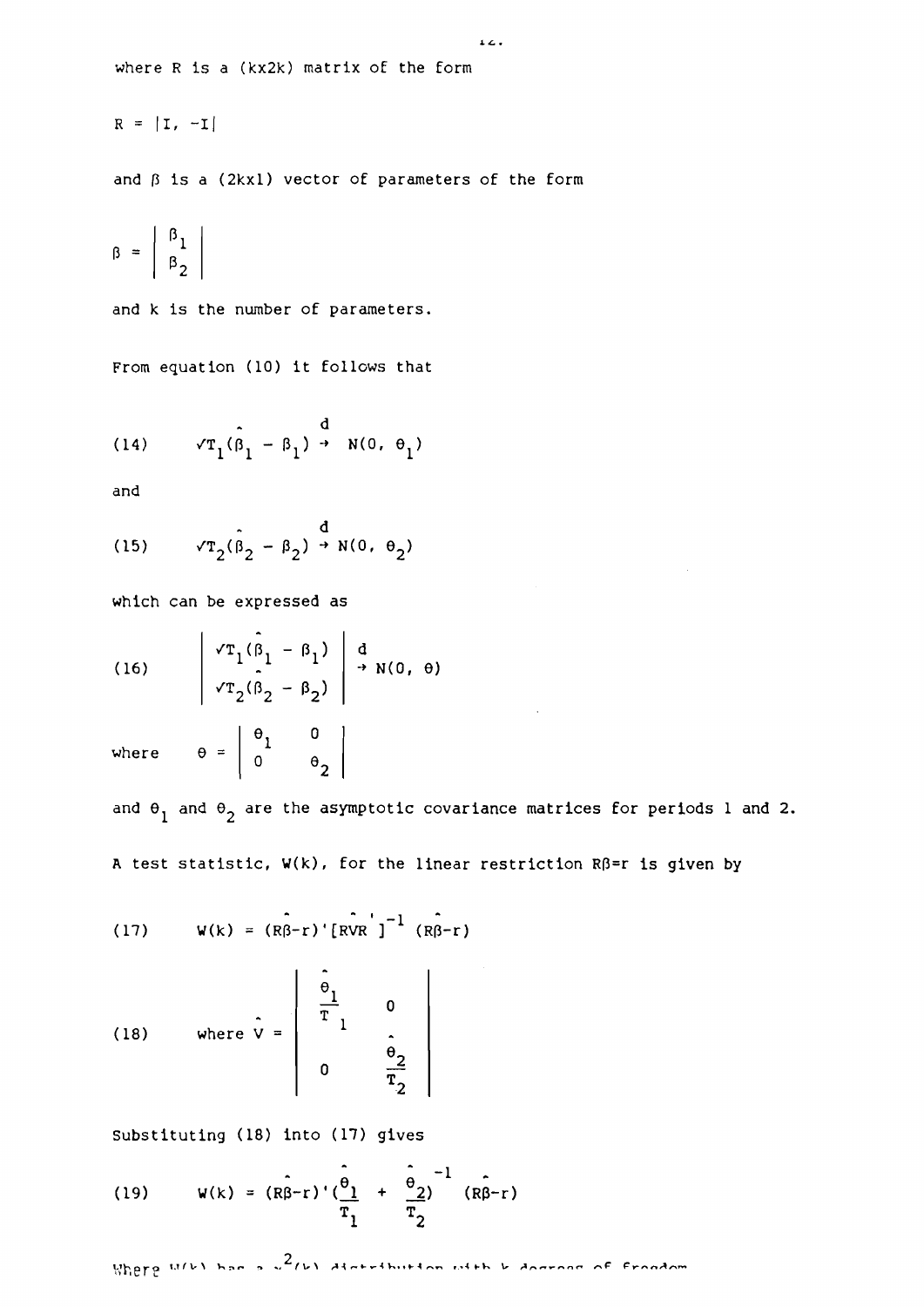The results of these stability tests are reported in Tables 6 through 10. In each test the sample is divided into two periods, 13 December 1983  $-$ 5 February 1985 and 12 February 1985 - 28 January 1986.<sup>9</sup>

The results reported in Table 6 suggest that the mean of the forecast errors are insignificantly different from zero in both periods.

Tables 7 and 9 show that for the 15-day and 30-day markets the null hypothesis of speculative efficiency cannot be rejected in either period. However, in the 90-day market this null hypothesis can be rejected in Period 1 but not Period 2. Furthermore, there is evidence of parameter instability in the equations estimated for the 90-day market. The latter appears to be the result of changes to the constant term. The last two rows of Table 11 report the results of testing the stability and significance of the constant term in both equations. In both cases the constant term is found to be unstable. The null hypothesis that  $\alpha = 0$  is rejected in Period 1 but not in Period 2 in both equations.

More striking results are to be found in Tables 8 and 10. First, consider Table 10. In all markets, the parameters are found to be significantly different in each period. In particular, the results show that while the forward rate was an unbiased predictor of future spot rates in Period 1 this was not the case in the subsequent period. On the basis of these results, the speculatively efficiency hypothesis can be rejected for all three markets in Period 2.

A similar result is obtained in Table 8.<sup>10</sup> In the 15-day market there is evidence of instability. However, the speculative efficiency hypothesis

- 9. The observation for 5 February 1985 was chosen to split the sample because it represents the start of the large depreciation. In the period from December 1983 to the end of January 1985 the \$A depreciated by about 12 per cent against the US\$, or approximately 0.2 per cent per week. From 5 February 1985 - 12 February the  $$A$  depreciated by about 4 per cent against the US\$, while for the month of February as a whole the depreciation was around 17 per cent.
- 10. At first it appears that the  $\chi^2$  and t-statistics in the equations relating to the 30-day and 90-day markets are inconsistent. The  $x^2$ statistics, for instance, reject the joint hypothesis that all the parameters are equal to zero whereas the t-statistics suggest that, individually, each of the parameters are zero. The relatively high  $R^2$ 's in these equations suggest that the equations, as a whole, explain a significant proportion of the forecast error. This is consistent with the significant  $x^2$  tests. It is likely, therefore, that the insignificance of individual parameters is caused by multi-collinearity.

13.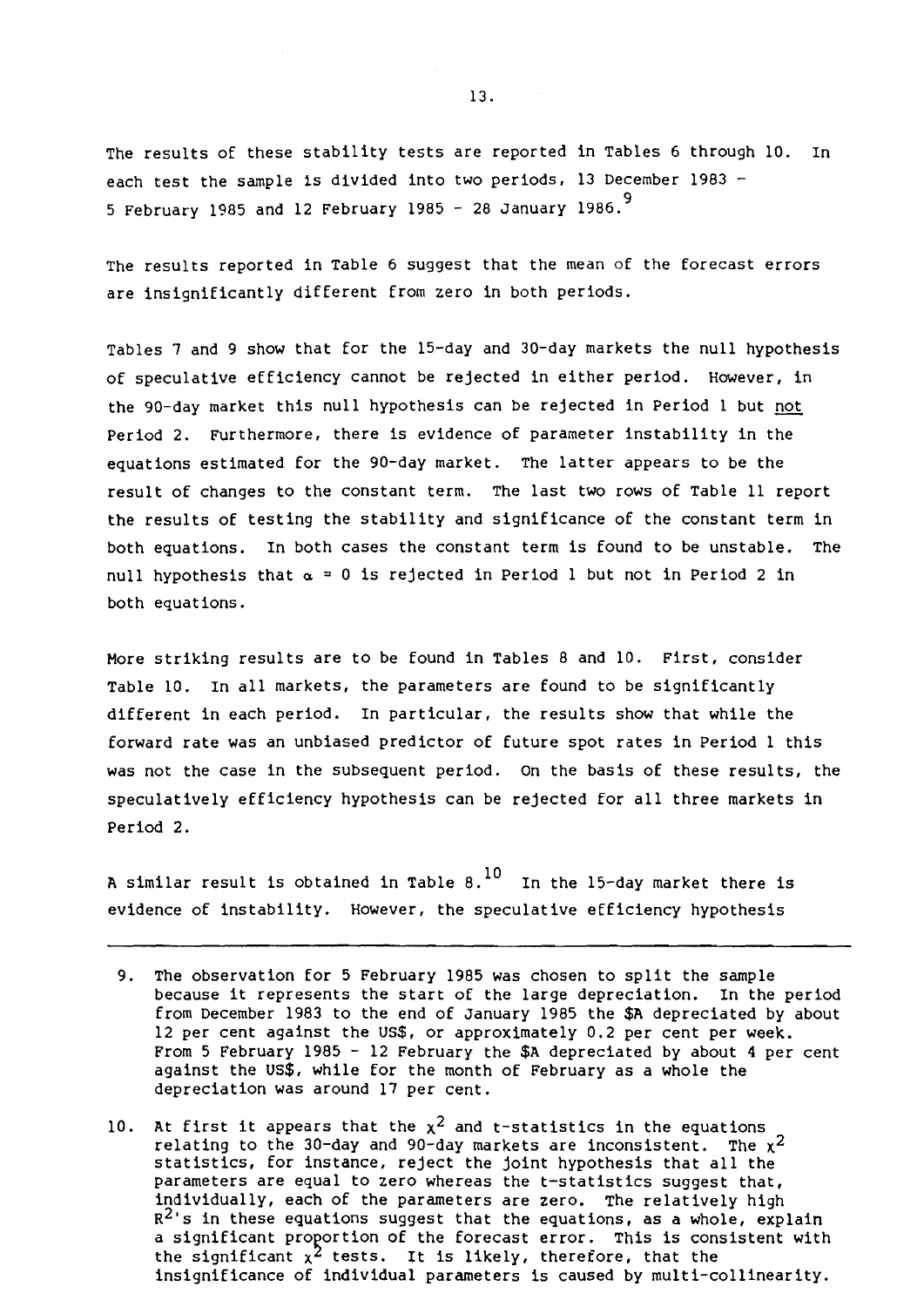$$
\epsilon_{t+n} = \alpha + \nu_t
$$

| Period 1 |  | 13 December 1983 - 5 February 1985 |  |  |  |
|----------|--|------------------------------------|--|--|--|
| Period 2 |  | 12 February 1985 - 28 January 1986 |  |  |  |

|          |         |                                       | Period 1 |                          |       | Period 2                           |       |                          |      |
|----------|---------|---------------------------------------|----------|--------------------------|-------|------------------------------------|-------|--------------------------|------|
| Maturity | $T_{1}$ | $\hat{\phantom{a}}$<br>$\pmb{\alpha}$ | $R^2$    | $x^2(2)$                 | $T_2$ | $\blacktriangle$<br>$\pmb{\alpha}$ | $R^2$ | $x^2(2)$                 | W(2) |
| 15 Day   | 61      | $-0.007$<br>(0.005)                   | 0.0      | $\overline{\phantom{m}}$ | 50    | 0.001<br>(0.046)                   | 0.0   | $\overline{\phantom{m}}$ | 0.80 |
| 30 Day   | 61      | $-0.016$<br>(0.011)                   | 0.0      |                          | 48    | 0.007<br>(0.010)                   | 0.0   |                          | 2.29 |
| 90 Day   | 61      | $-0.057$<br>(0.031)                   | 0.0      | -                        | 41    | 0.019<br>(0.010)                   | 0.0   | $\overline{\phantom{a}}$ | 5.55 |

See footnotes Table 1

 $\sim$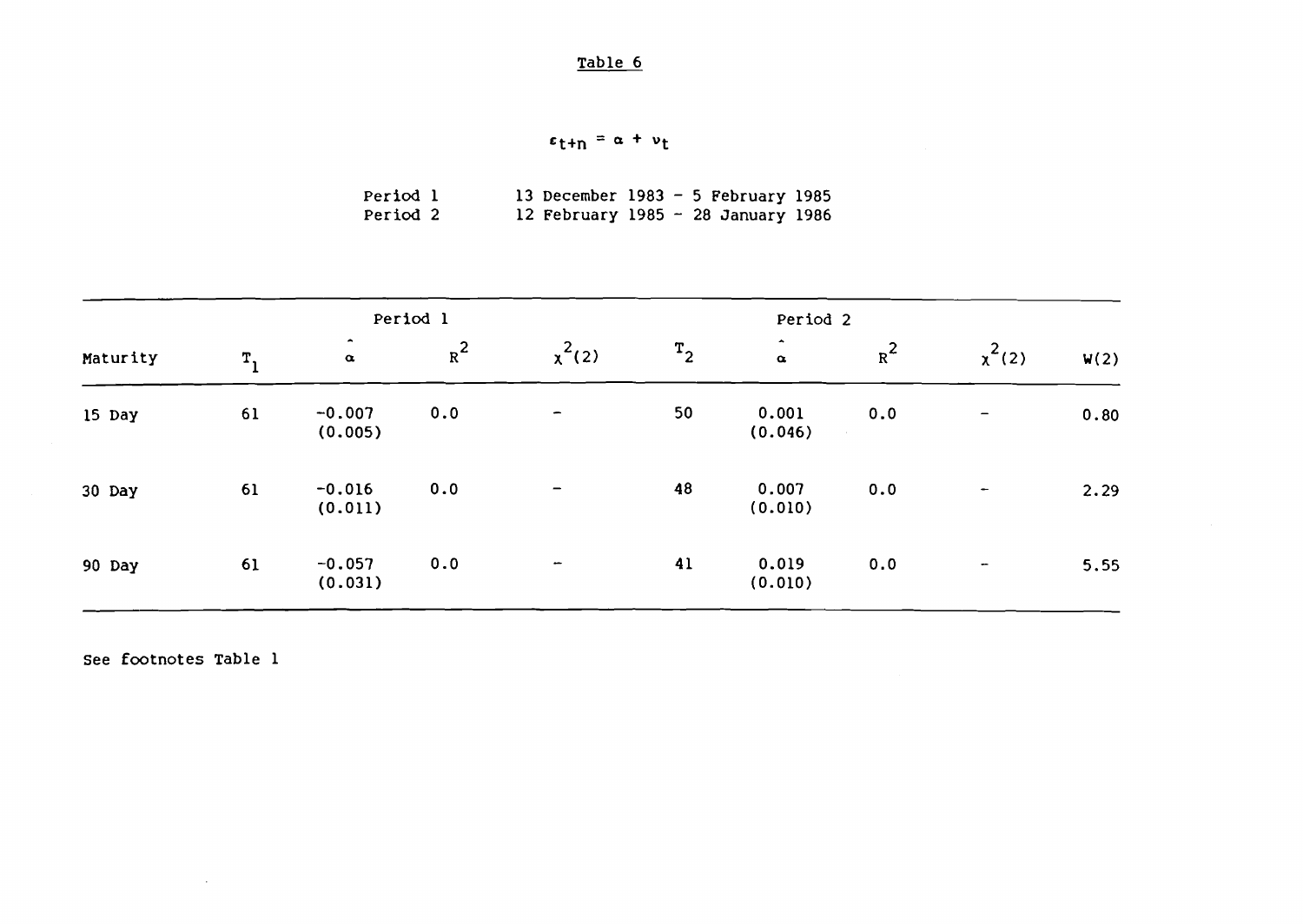$\varepsilon_{t+n} = \alpha + \beta(L)\varepsilon_t + v_t$ 

| Period 1 |  | 13 December 1983 - 5 February 1985 |  |  |
|----------|--|------------------------------------|--|--|
| Period 2 |  | 12 February 1985 - 28 January 1986 |  |  |

|          | Period 1 |                |           |                     |  |  |  | Period <sub>2</sub>                              |                                                                                                                                                                                                        |                      |           |           |                      |      |                          |           |
|----------|----------|----------------|-----------|---------------------|--|--|--|--------------------------------------------------|--------------------------------------------------------------------------------------------------------------------------------------------------------------------------------------------------------|----------------------|-----------|-----------|----------------------|------|--------------------------|-----------|
| Maturity |          | $\pmb{\alpha}$ | $\beta_0$ | $\beta_1$ $\beta_2$ |  |  |  | $\hat{\beta}_3$ $R^2$ $\chi^2(5)$ $\hat{\alpha}$ |                                                                                                                                                                                                        | $\hat{\mathbf{B}}_0$ | $\beta_1$ | $\beta_2$ | $\beta_{\mathbf{q}}$ |      | $R^2$ $\chi^2(5)$ $V(5)$ |           |
|          |          |                |           |                     |  |  |  |                                                  | 15 Day 57 -0.006  0.668* -0.470  0.012  0.097  0.12  9.63  50  0.0  0.136 -0.205  0.054  -0.077<br>$(0.005)$ $(0.261)$ $(0.270)$ $(0.255)$ $(0.244)$ $(0.007)$ $(0.165)$ $(0.164)$ $(0.165)$ $(0.167)$ |                      |           |           |                      |      | $0.03$ 2.04 4.16         |           |
|          |          |                |           |                     |  |  |  |                                                  | 30 Day 55 -0.018 0.351 -0.279 -0.129 0.195 0.02 5.16 48 0.009 0.061 -0.310* 0.205 0.225<br>$(0.011)$ $(0.354)$ $(0.279)$ $(0.264)$ $(0.358)$ $(0.1009)$ $(0.154)$ $(0.138)$ $(0.141)$ $(0.158)$        |                      |           |           |                      | 0.17 |                          | 9.67 5.45 |
|          |          |                |           |                     |  |  |  |                                                  | 90 Day 45 -0.102** 0.002 -0.532* 0.154 -0.795 0.42 20.17** 41 0.015 0.110 0.115 -0.003 -0.312<br>$(0.026)$ $(0.592)$ $(0.263)$ $(0.257)$ $(0.515)$ $(0.014)$ $(0.374)$ $(0.501)$ $(0.492)$ $(0.372)$   |                      |           |           |                      |      | $0.15$ 4.16 17.45*       |           |

See footnotes Table l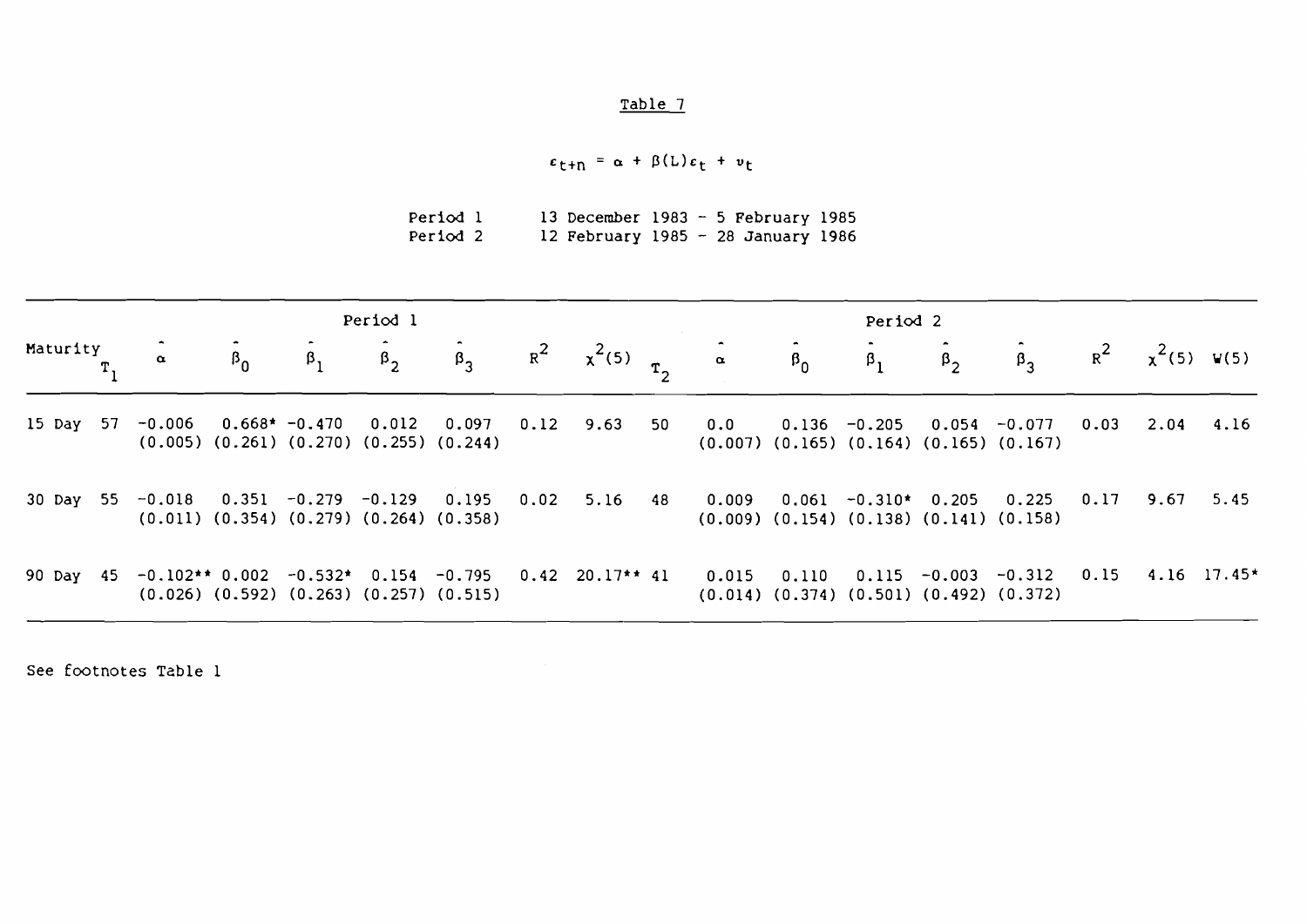# $c_{t+n} = \alpha + \gamma(L)P_{t,n} + v_t$

| Sub-period l |  | 13 December 1983 - 5 February 1985 |  |  |  |
|--------------|--|------------------------------------|--|--|--|
| Sub-period 2 |  | 12 February 1985 - 28 January 1986 |  |  |  |

|          |                |            |                                                                                         | Period 1       |                             |                         | Period <sub>2</sub> |                                                                                                                                  |                |       |       |                                                   |       |               |                        |
|----------|----------------|------------|-----------------------------------------------------------------------------------------|----------------|-----------------------------|-------------------------|---------------------|----------------------------------------------------------------------------------------------------------------------------------|----------------|-------|-------|---------------------------------------------------|-------|---------------|------------------------|
| Maturity | $\pmb{\alpha}$ | $\gamma_0$ | $\mathbf{r}_1$                                                                          | $\mathbf{r}_2$ | $\mathsf{r}_3$              | $R^2$ $\chi^2(5)$ $T_2$ |                     | $\pmb{\alpha}$                                                                                                                   | $\mathbf{Y}_0$ | $Y_1$ | $Y_2$ | $Y_{3}$                                           | $R^2$ |               | $x^2(5)$ W(5)          |
|          |                |            | 15 Day 58 -0.007 6.383 7.235 -5.560 5.142<br>$(0.005)(11.609)(11.499)$ $(6.612)(5.925)$ |                |                             |                         |                     | $0.16$ 9.65 50 -.0441*-1.812 -9.314 -4.454 -0.799 0.19                                                                           |                |       |       | $(0.018)$ $(9.415)$ $(9.032)$ $(9.106)$ $(9.281)$ |       | $7.39$ 11.90* |                        |
|          |                |            | $(0.008)$ $(6.321)$ $(2.784)$ $(4.811)$ $(5.034)$                                       |                |                             |                         |                     | 30 Day 58 -0.014 -4.207 -2.272 -1.948 -5.641 0.40 17.67** 48 -0.069** 5.500<br>$(0.023)$ $(5.310)$ $(3.303)$ $(3.350)$ $(4.996)$ |                |       |       | $7.470*$ 2.499 -3.177                             |       |               | $0.33$ 14.84* 23.27**  |
| 90 Dav   | 58 -0.033      | 9.596      | 2.442 1.167<br>$(0.021)$ $(5.349)$ $(3.381)$ $(3.714)$ $(3.884)$                        |                | $0.645$ $0.65$ $31.36**$ 41 |                         |                     | $-0.096$ $-0.141$ $-8.318**-0.921$ 2.635<br>$(0.076)$ $(3.328)$ $(2.708)$ $(2.383)$ $(4.034)$                                    |                |       |       |                                                   |       |               | $0.24$ 110.79**35.07** |

see footnotes Table 1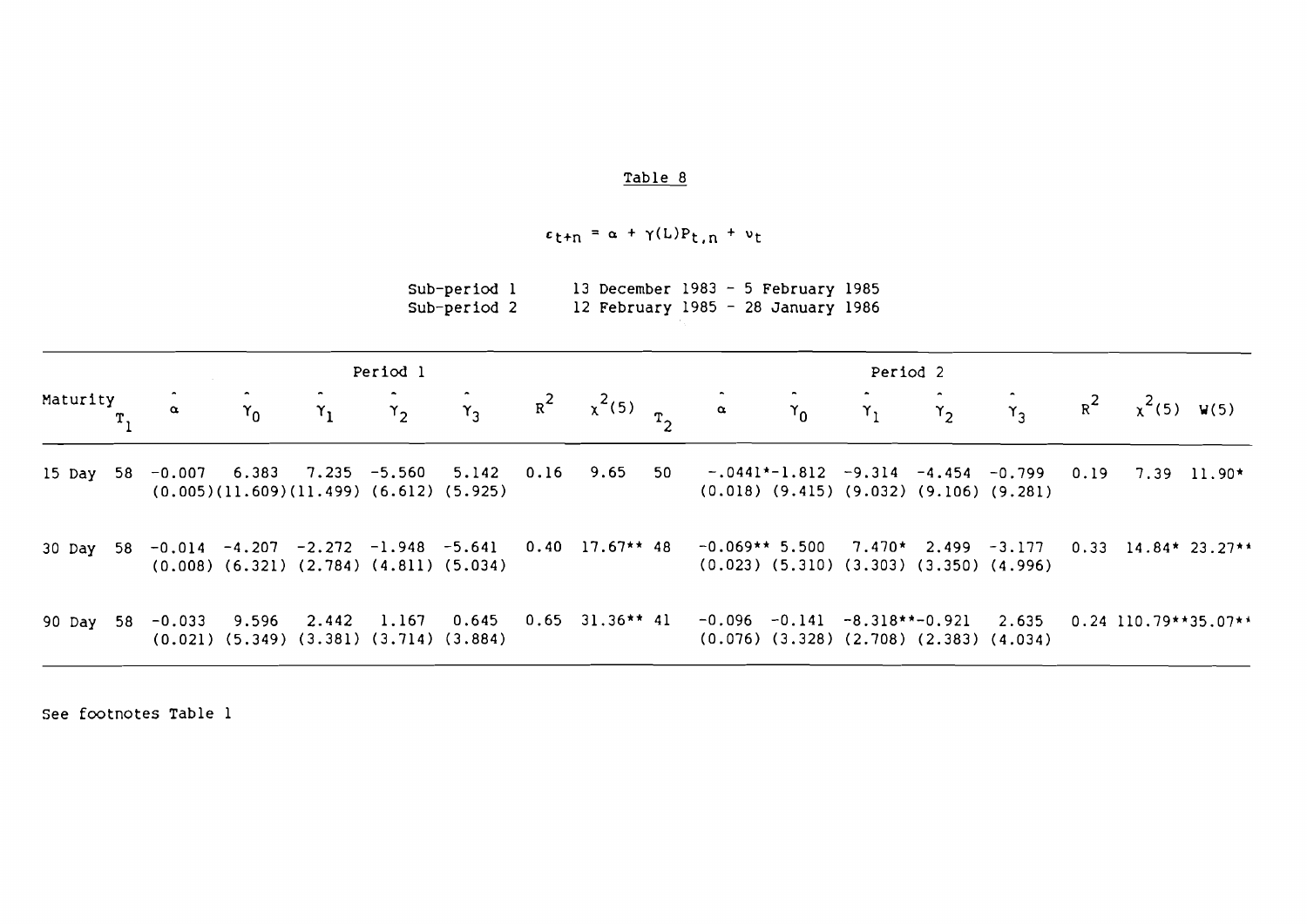$$
\epsilon_{t+n} = \alpha + \delta(L)Y_{t,n} + \nu_t
$$

| <b>Period 1</b> | 13 December 1983 - 5 February 1985 |  |  |
|-----------------|------------------------------------|--|--|
| Period 2        | 12 February 1985 - 28 January 1986 |  |  |

| Period 1 |  |          |            | Period <sub>2</sub> |            |                                                   |  |  |  |                                                                                                                                                               |                                                            |  |                          |  |                  |                                          |
|----------|--|----------|------------|---------------------|------------|---------------------------------------------------|--|--|--|---------------------------------------------------------------------------------------------------------------------------------------------------------------|------------------------------------------------------------|--|--------------------------|--|------------------|------------------------------------------|
| Maturity |  | $\alpha$ | $\delta_0$ | $\delta_1$          | $\delta_2$ |                                                   |  |  |  | $\hat{\delta}_3$ $R^2$ $\chi^2(5)$ $\hat{\alpha}$ $\hat{\delta}_0$ $\hat{\delta}_1$ $\hat{\delta}_2$                                                          |                                                            |  |                          |  |                  | $\bar{\zeta}_3$ $R^2$ $\chi^2(5)$ $V(5)$ |
|          |  |          |            |                     |            | $(0.005)$ $(0.261)$ $(0.289)$ $(0.256)$ $(0.235)$ |  |  |  | 15 Day 56 -0.006 0.625**-0.391 0.162 0.071 0.11 8.84 49 0.000 0.171 -0.328 0.229 -0.147<br>$(0.007)$ $(0.182)$ $(0.203)$ $(0.204)$ $(0.184)$                  |                                                            |  |                          |  | $0.04$ 2.68 4.26 |                                          |
|          |  |          |            |                     |            | $(0.011)$ $(0.380)$ $(0.327)$ $(0.324)$ $(0.390)$ |  |  |  | 30 Day 53 -0.018 0.430 -0.442 -0.054 0.322 0.04 6.40 48 -0.010 0.058 -0.148 -0.159 0.476* 0.20 7.56 6.26<br>$(0.009)$ $(0.195)$ $(0.195)$ $(0.202)$ $(0.202)$ |                                                            |  |                          |  |                  |                                          |
|          |  |          |            |                     |            | $(0.025)$ $(0.484)$ $(0.281)$ $(0.240)$ $(0.449)$ |  |  |  | 90 Day 45 -0.101** 0.041 -0.422 0.088 -0.794 0.45 22.10** 41 0.013                                                                                            | 0.081<br>$(0.011)$ $(0.264)$ $(0.289)$ $(0.272)$ $(0.253)$ |  | $0.019$ $0.100$ $-0.317$ |  |                  | $0.13$ 7.67 20.54*                       |

 $\sim$ 

See footnotes Table 1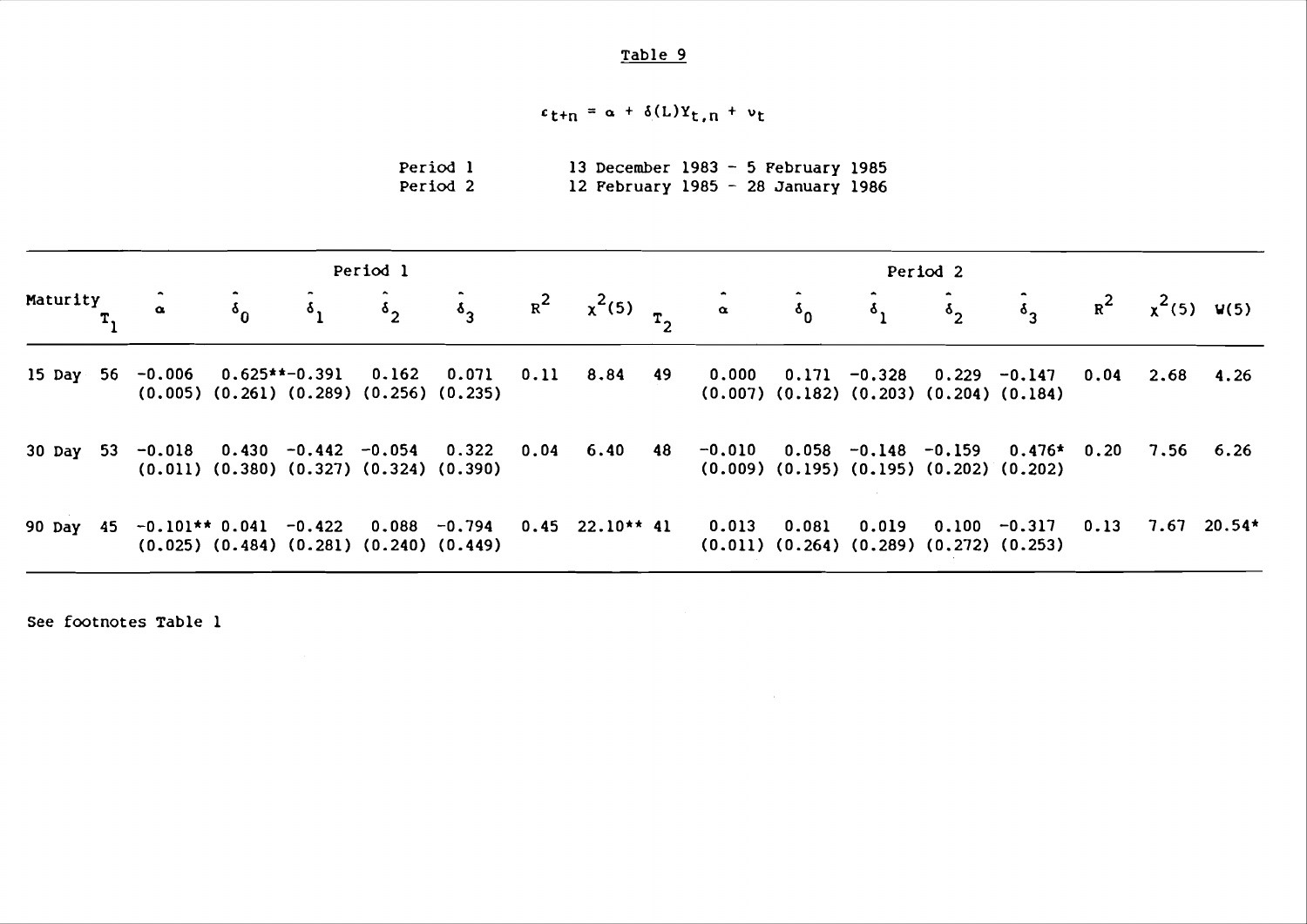$$
S_{t+n} = \alpha + \beta F_{t,n} + \nu_t
$$

| Period 1 |  |  | 13 December 1983 - 5 February 1985 |  |
|----------|--|--|------------------------------------|--|
| Period 2 |  |  | 12 February 1985 - 28 January 1986 |  |

|          |         |                             | Period 1             |       |          | Period 2       |                                       |                                      |       |           |           |  |  |
|----------|---------|-----------------------------|----------------------|-------|----------|----------------|---------------------------------------|--------------------------------------|-------|-----------|-----------|--|--|
| Maturity | $T_{1}$ | $\bullet$<br>$\pmb{\alpha}$ | $\bullet$<br>β       | $R^2$ | $x^2(2)$ | T <sub>2</sub> | $\hat{\phantom{a}}$<br>$\pmb{\alpha}$ | $\hat{\phantom{a}}$<br>$\pmb{\beta}$ | $R^2$ | $x^2(2)$  | V(2)      |  |  |
| 15 Day   | 61      | 0.008<br>(0.014)            | $1.111**$<br>(0.093) | 0.83  | 3.29     | 49             | $-0.259**$<br>(0.052)                 | $0.310*$<br>(0.139)                  | 0.15  | 24.79**   | $24.75**$ |  |  |
| 30 Day   | 61      | 0.008<br>(0.029)            | $1.170**$<br>(0.199) | 0.70  | 2.94     | 48             | $-0.350**$<br>(0.076)                 | 0.065<br>(0.199)                     | 0.00  | $22.60**$ | 19.33**   |  |  |
| 90 Day   | 61      | $-0.001$<br>(0.077)         | $1.409**$<br>(0.519) | 0.48  | 4.92     | 41             | $-0.436**$<br>(0.126)                 | $-0.168$<br>(0.323)                  | 0.07  | 15.07*    | $8.70*$   |  |  |

See footnotes Table 1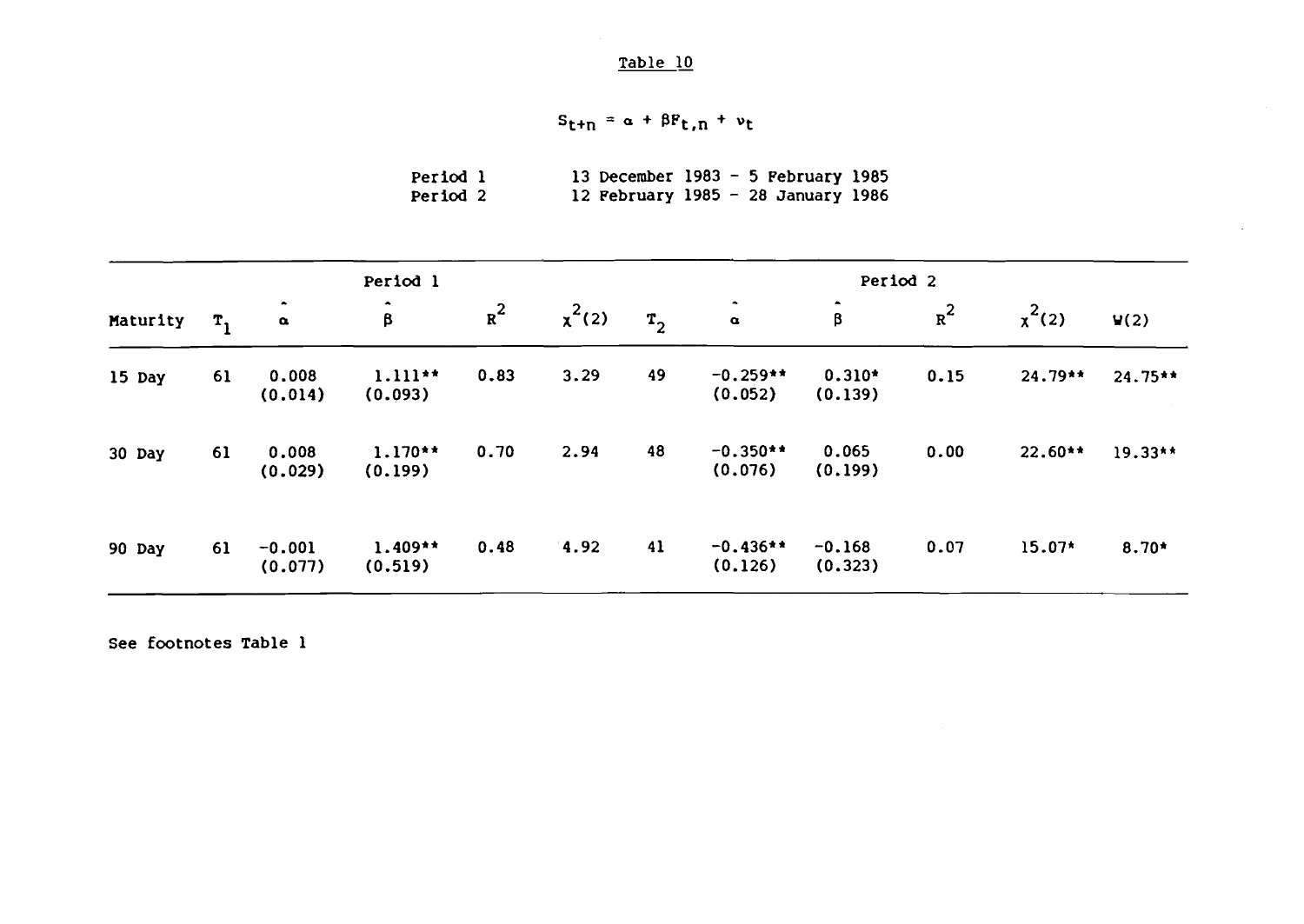| Maturity | Regressions                                                               | Null<br>Hypothesis      |                         | m=k Period 1 Period 2 |            | Null<br>Hypothesis                                                                | V(k)      |
|----------|---------------------------------------------------------------------------|-------------------------|-------------------------|-----------------------|------------|-----------------------------------------------------------------------------------|-----------|
| 30 Day   | $\epsilon_{\text{t+n}} = \alpha + \gamma(L)P_{\text{t,n}} + v_{\text{t}}$ | $\alpha = \gamma_1 = 0$ |                         |                       |            | 2 4.57 22.82** $\alpha_1 = \alpha_2$ , $\gamma_{11} = \gamma_{12}^{\alpha}$ 7.74* |           |
|          |                                                                           | $\gamma_1 = 0$          | $\mathbf{1}$            | 0.53                  | 58.84**    | $\gamma_{11} = \gamma_{12}$                                                       | $6.20*$   |
|          |                                                                           | $\alpha = 0$            | $\mathbf{1}$            | 3.70                  | $118.77**$ | $\alpha_1 = \alpha_2$                                                             | $8.72*$   |
| 90 Day   | $\epsilon_{t+n} = \alpha + \gamma(L)P_{t,n} + v_t$                        | $\alpha = \gamma_1 = 0$ | $\overline{\mathbf{2}}$ | 5.40                  | $218.5**$  | $\alpha_1 = \alpha_2$ , $\gamma_{11} = \gamma_{12}$ 10.60*                        |           |
|          |                                                                           | $\gamma_1 = 0$          | $\mathbf{1}$            | 1.26                  | $142.3**$  | $\gamma_{11} = \gamma_{12}$                                                       | 16.50*    |
|          |                                                                           | $\alpha = 0$            | $\mathbf{1}$            | 3.03                  | $113.6**$  | $a_1 = a_2$                                                                       | 1.95      |
|          | $\epsilon_{t+n} = \alpha + \beta(L)\epsilon_t + v_t$                      | $\alpha = 0$            | $\mathbf{1}$            | $24.22**$             | 1.49       | $a_1 = a_2$                                                                       | 22.82**   |
|          | $\epsilon_{t+n} = \alpha + \delta(L)Y_{t,n} + v_t$                        | $\alpha = 0$            |                         | $1 \t 24.76**$        | 2.13       | $a_1 = a_2$                                                                       | $25.08**$ |

See footnotes Table 1

a.  $\gamma_{11} = \gamma_1$  in period 1 and  $\gamma_{12} = \gamma_1$  in period 2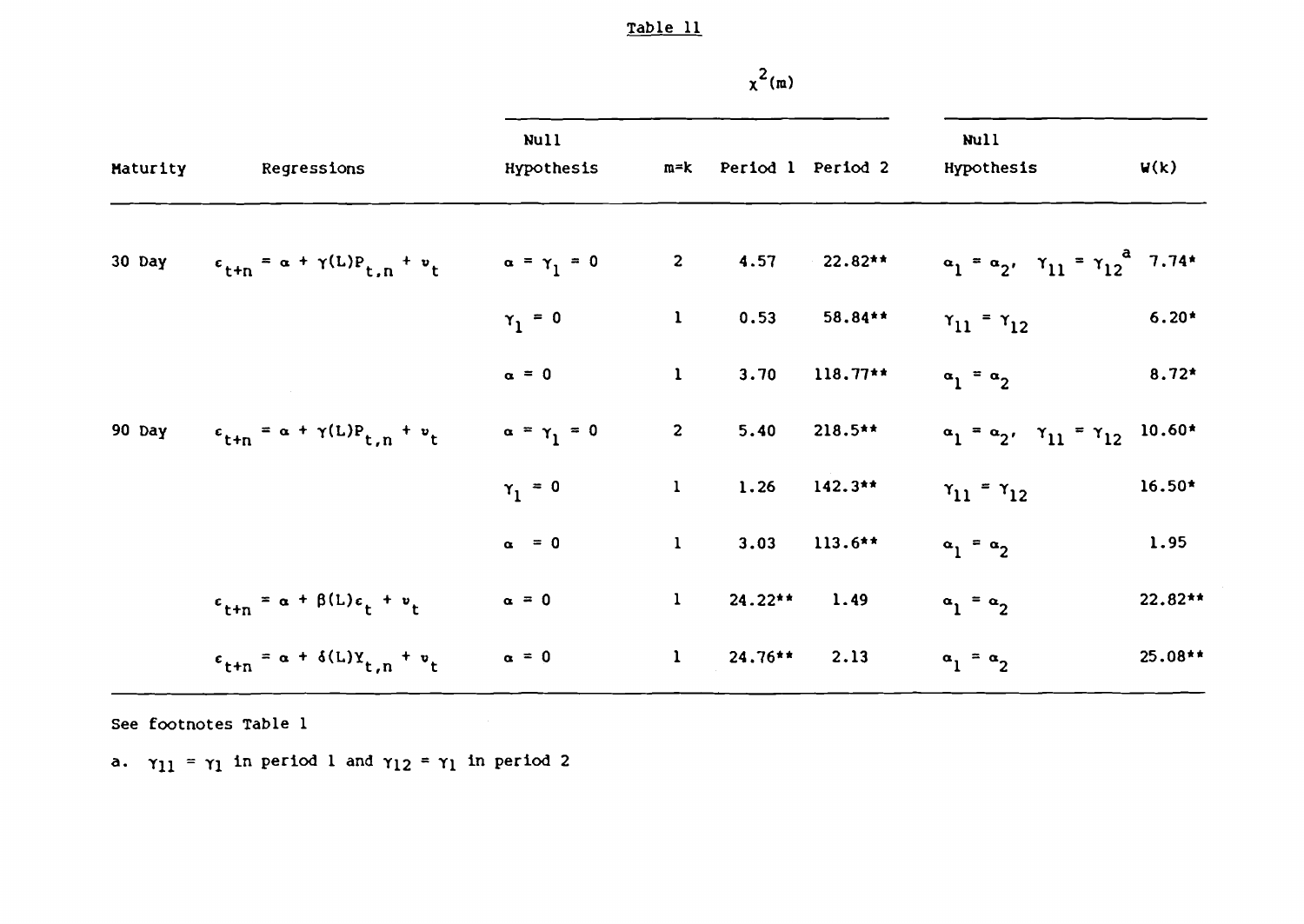cannot be rejected in either period. In the 30-day and 90-day markets, however, the null hypothesis of speculative efficiency is rejected in both periods. Additionally, there is evidence of a structural break in these equations. Closer inspection of Table 8 reveals that, in both the 30-day and the 90-day markets, the parameter  $\gamma_1$  becomes highly significant in Period 2 and in the 30-day market the constant term also becomes significant in this period. one interpretation of this result is that the first lag of the forward premium could be used to reduce the observed forecast error in the latter but not the former period. That is, the market failed to use all available information when setting the forward price in the post depreciation period. To examine this hypothesis the stability and significance of  $\alpha$  and  $\gamma_1$  are tested, both individually and, where appropriate, jointly. The relevant  $x^2$  and Wald tests are reported in the first six rows of Table 11.

The results in Table 11 show that both singularly and jointly the coefficients  $\alpha$  and  $\gamma_1$  in the equation relating to the 30-day market become significantly different from zero in period 2 and that they are unstable over time. For the 90-day market each restriction is rejected in the second period and the parameter  $\gamma_1$  is found to be unstable. These results are consistent with the hypothesis that the first lag of the forward premium could be used to reduce the observed forecast errors in the latter but not the former period.

These results suggest that after the February 1985 depreciation there has been a significant change in some of the relationships in the forward market. Both weak form (Table 10) and semi-strong form (Table 8) tests of the speculative efficiency hypothesis are rejected for the period after February 1985 but are not rejected for the period before this time. In the 90-day market there is also evidence of speculative inefficiency in the earlier period.

## 5. Conclusion

The aim of this paper has been to shed some light on the behaviour of the foreign exchange market since the floating of the Australian dollar. The focus of the study has been on the speculative efficiency hypothesis. It has been found that, for the post-float period as a whole, this hypothesis could not be rejected in the 15-day and 90-day markets. However, the joint hypothesis can be rejected in the 30-day market. In particular, the forecast errors in the 30 day market were found to be serially correlated. Hence, readily available information can be used to improve the forecast of the future spot exchange rate that is provided by the current forward rate.

20.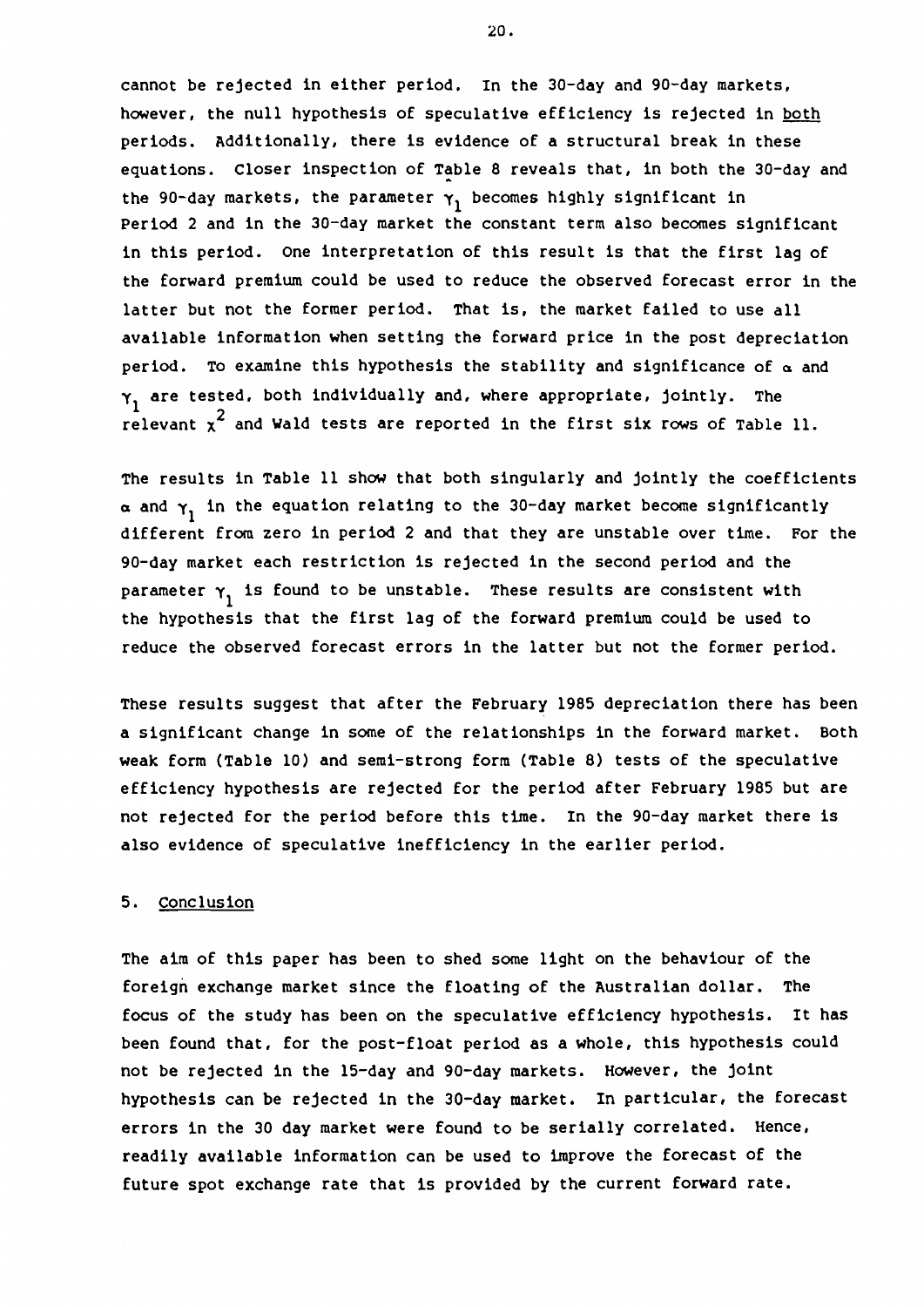A major finding of the paper has been the identification of a behavioural change in the forward market after February 1985. The results, in general, suggest that the markets (particularly the 15-day and 30-day markets) were speculatively efficient before the major depreciation in February 1985 but have not been speculatively efficient since this time. The exception to this was the 90-day market. In this market there was evidence of speculative inefficiency before and after the depreciation. The finding suggests that subsequent to the depreciation started in February 1985 the market became less efficient in its use of available information and/or a risk premium developed.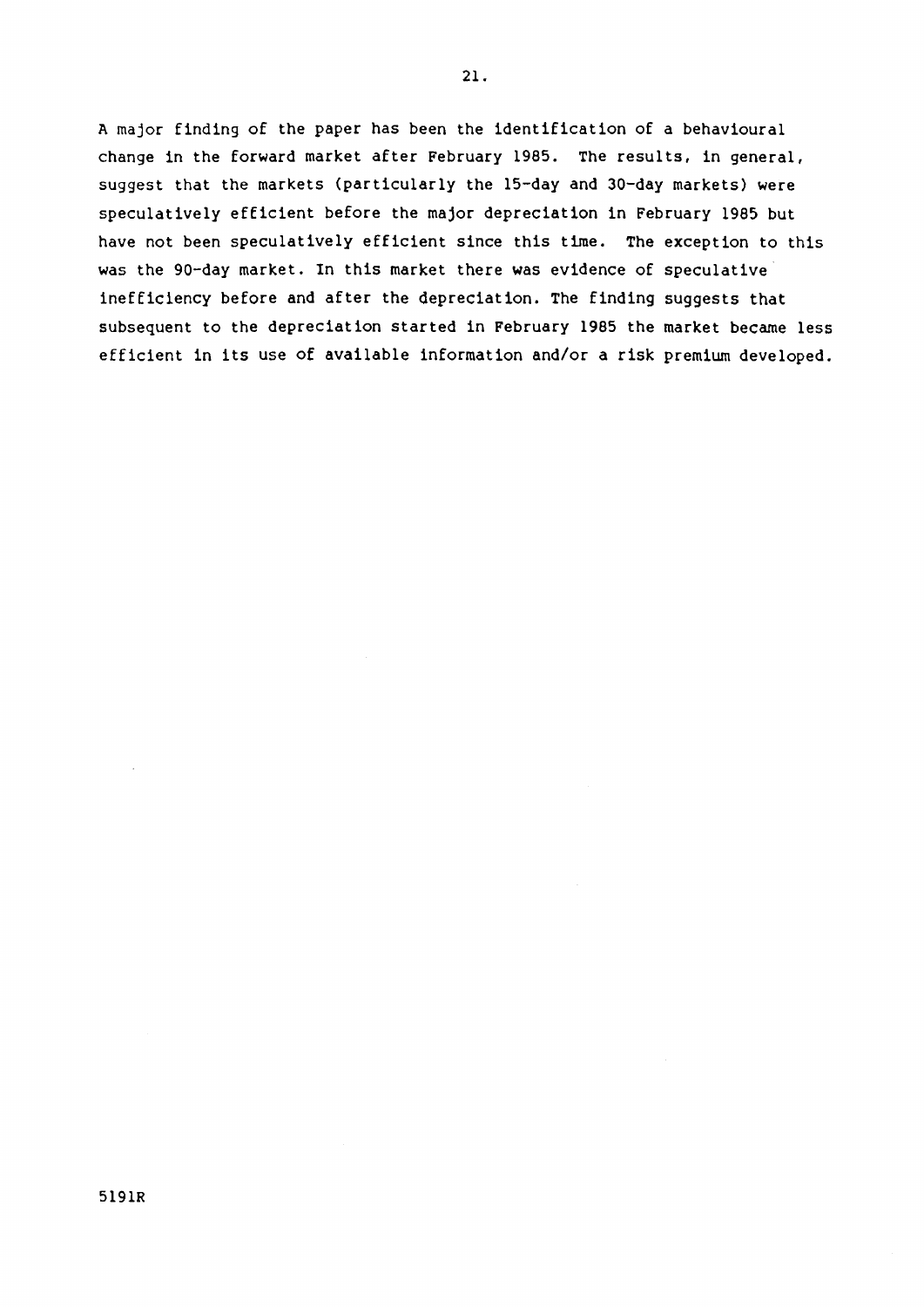### DATA CONSTRUCTION APPENDIX

Data were obtained from the Commonwealth Bank's daily exchange rate release. Three maturities were tested. These were for the 15-day, 30-day and 90-day markets. Weekly observations on bid spot and forward rates were used. careful attention was given to the construction of the lagged forecast errors, premiums and holding period yields to ensure that each was observable at the time the forward contract was being entered into.

## 15 Day Data

Forward rates were sampled on Tuesday's and spot rates were sampled on Wednesday's 15 days hence. This yields the forecast error

 $\epsilon_{t+15}$  = S<sub>t+15</sub> – F<sub>t,15</sub>

Many studies simply lag the forecast error n times, where n is the number of weeks of the contract, to test for serial correlation in the forecast errors. However, in the 15 day market this would yield an independent variable equal to

$$
e_{t+1} = S_{t+1} - F_{t-14,15}
$$

Clearly,  $S_{t+1}$  is unobservable at period t the time the forward contract is being entered into. To overcome this a series of observable lagged forecast errors were constructed by sampling spot rates on Tuesdays (the day forward contracts are being entered into) and forward rates on Mondays 15 days prior. This yields

$$
\epsilon_t = S_t - F_{t-15,15}
$$

This series was then used as the independent variable in the relevant equations.

#### 30 Day Data

Forward rates were sampled on Wednesdays, and spot rates on Fridays 30 days hence, yielding the dependent variable

 $t_{t+30} = S_{t+30} - F_{t,30}$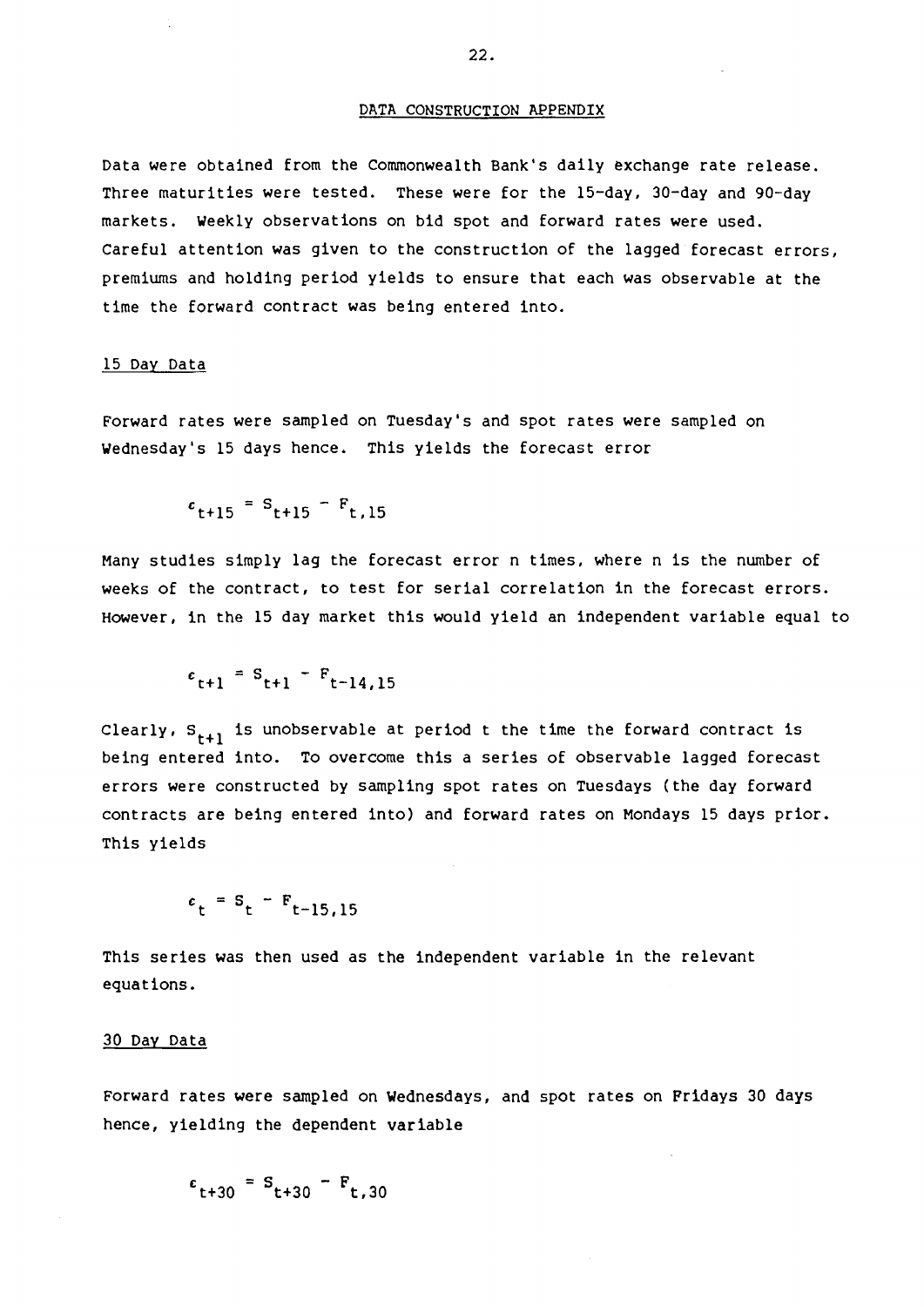Lagging this four times would yield

$$
\epsilon_{t+2} = S_{t+2} - F_{t-28,30}
$$

once again we would have an unobservable spot rate. Thus to construct the independent variables spot rates were sampled on Wednesdays and forward rates on Mondays 30 days prior, yielding independent variables

$$
\epsilon_t = S_t - F_{t-30,30}
$$

## 90 Day Data

Forward rates were sampled on Tuesdays and spot rates on Mondays 90 days hence, yielding

$$
c_{t+90} = S_{t+90} - F_{t,90}
$$

Lagging this by 13 weeks times yields

$$
c_{t-1} = S_{t-1} - F_{t-91,90}
$$

Clearly the spot rate is observable. Therefore this was used as the lagged forecast error in the relevant tests.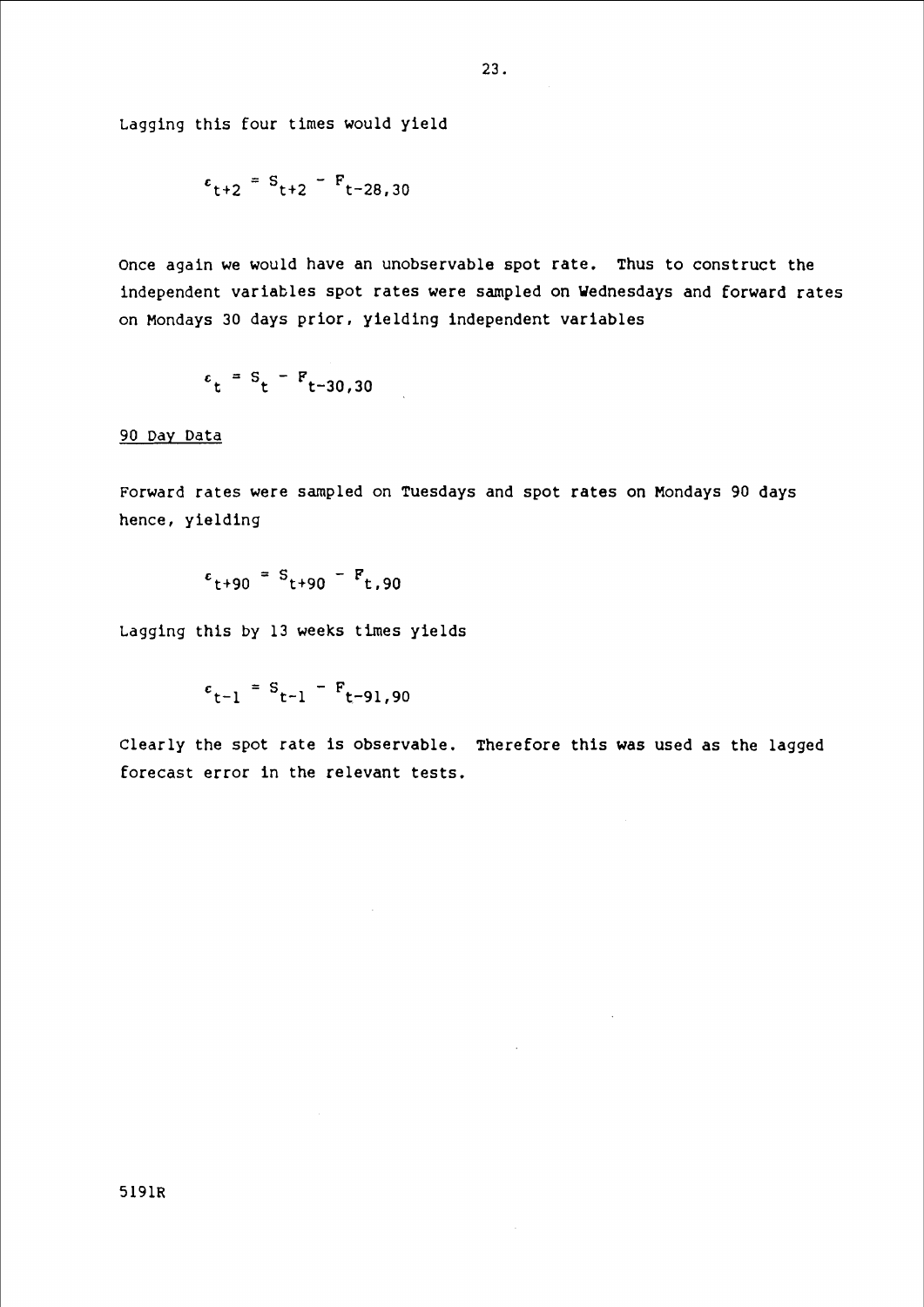#### BIBLIOORAPHY

- Argy, V.E. (1986) "Foreign Exchange Market Efficiency- Theory and Evidence", Macquarie University Center for studies in Money, Banking and Finance, No. 8602-A.
- Baillie, R.T., Lippens, R.E. and P.C. McMahon (1983), "Testing Rational Expectations and Efficiency in the Foreign Exchange Market", Econometrica Vol. 51 No. 3, pp.553-563.
- Bilson, J.F.O. (1981), "The Speculative Efficiency Hypothesis", Journal of Business, July, pp.435-452.
- Brown, B.W. and S. Maital (1981), "What Do Economists Know? An Empirical Study of Experts' Expectations" Econometrica Vol. 49 No.2 pp.491-505.
- Brown, R.L., Durbin, J. and J.M. Evans (1975), "Techniques for Testing the Constancy of Regression Relationships over Time" Journal of the Royal Statistical society, B, 37, pp.l49-192.
- cosset, J.C. (1984), "On the Presence of Risk Premiums in the Foreign Exchange Markets" Journal of Internatinal Economics Vol. 16 No. 1/2 pp.l39-155.
- Fama, E. (1976), Foundations of Finance, Basic Books, New York.
- (1984), "Forward and Spot Exchange Rates", Journal of Monetary Economics, Vol. 14 No. 3, pp.319-339.
- Geweke, J. and F. Feige (1979), "Some Joint Tests of Efficiency of Markets for Forward Foreign Exchange", The Review of Economics and Statistics, Vol. LXI No. 3, pp.334-342.
- Graver, F., R. Litzenberger and R. Stehle, (1976), "Sharing Rules and Equilibrium in an International Capital Market Under Uncertainty" Journal of Financial Economics, 3, pp.233-256.
- Hakkio, c.s. (1981), "Expectations and the Forward Exchange Rate", International Economic Review Vol. 22 No. 3 pp.663-679.
- Hansen, L.P. (1979), "The Asymptotic Distribution of Least Squares Estimators with Endogenous Regressors and Dependent Residuals", Graduate school of Industrial Administration, Carnegie-Mellon University.
- Hansen, L.P. and R.J. Hodrick (1980), "Forward Exchange Rates as Optimal Predictors of Future Spot Rates", Journal of Political Economy, October, pp.829-853.
- Harvey, A.C. (1983) The Econometric Analysis of Time Series, Phillip Allan, oxford.
- Hodrick, R.J. and s. Srivastava (1984), "An Investigation of Risk and Return in Forward Foreign Exchange", Journal of International Money and Finance, Vol. 3 No. 1, pp.S-31.
- Hsieh, D.A. (1982), "Tests of Rational Expectations and No Risk Premium in Forward Exchange Markets", National Bureau of Economic Research Working Paper No. 843.
- Hsieh, D.A. and N. Kulatilaka (1982), "Rational Expectations and Risk Premia in Forward Markets: Primary Metals at the London Metals Exchange", Journal of Finance, December, pp.ll99-1207.